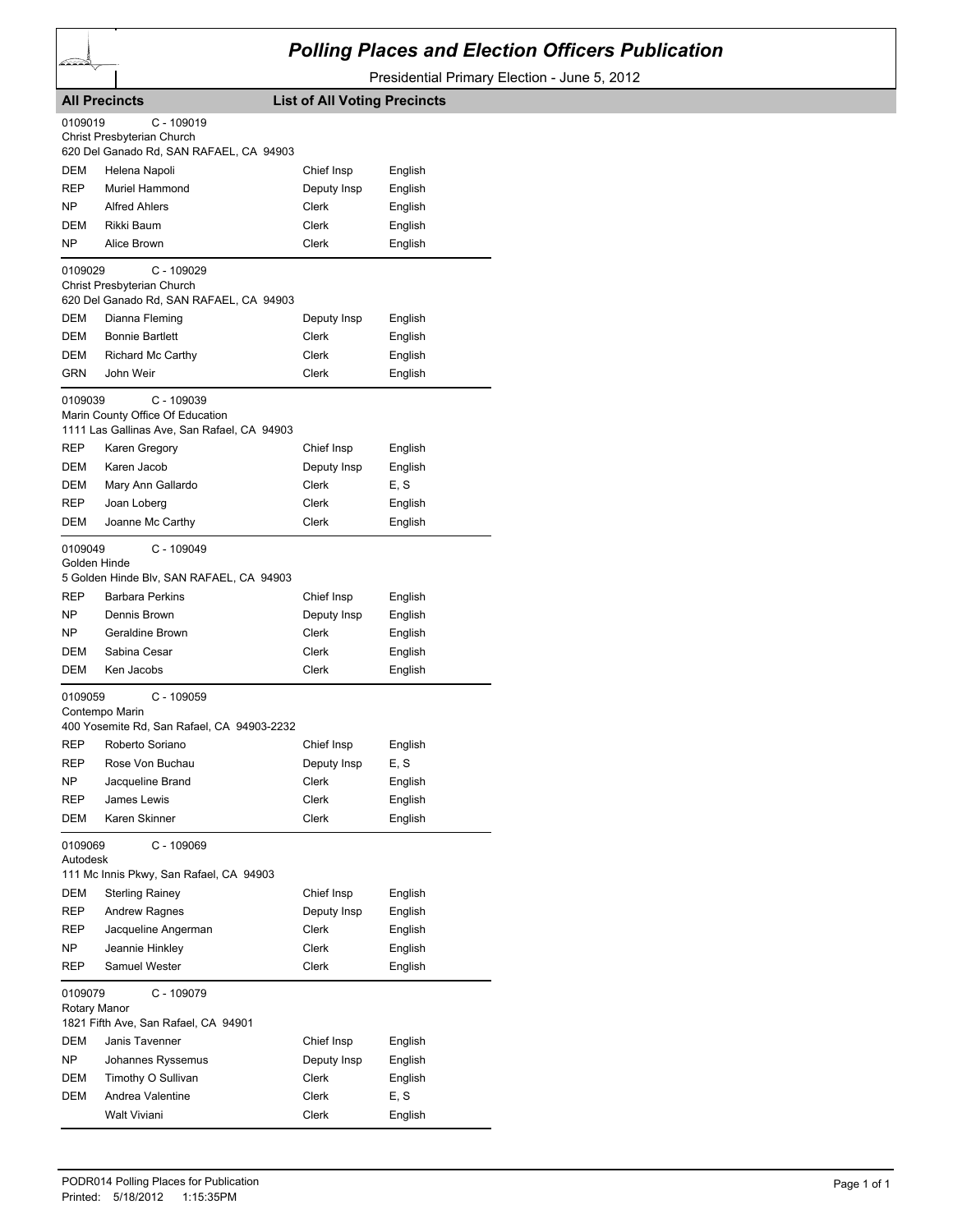| <b>All Precincts</b>    |                                                                                                                   | <b>List of All Voting Precincts</b> |         |
|-------------------------|-------------------------------------------------------------------------------------------------------------------|-------------------------------------|---------|
| 0109080                 | PCT - 109080                                                                                                      |                                     |         |
| Nazareth House          |                                                                                                                   |                                     |         |
|                         | 245 Nova Albion Way, SAN RAFAEL, CA 94903                                                                         |                                     |         |
| NP                      | Louis Shehi                                                                                                       | Chief Insp                          | English |
| <b>DEM</b>              | Charles Wynn                                                                                                      | Deputy Insp                         | English |
| DEM                     | Stella Apostolos                                                                                                  | Clerk                               | English |
| AI                      | Larriece Stuart                                                                                                   | Clerk                               | English |
| 0109089<br>Rotary Manor | C - 109089<br>1821 Fifth Ave, San Rafael, CA 94901                                                                |                                     |         |
| DEM                     | Margaret Francisco                                                                                                | Deputy Insp                         | E, S    |
| DEM                     | Janet O Sullivan                                                                                                  | Clerk                               | English |
| <b>DEM</b>              | Cecile Tescallo                                                                                                   | Clerk                               | English |
| DEM                     | Dwayne Young                                                                                                      | Clerk                               | English |
| 0109099<br>REP          | C - 109099<br>First Presbyterian Church of San Rafael<br>1510 5th Ave, San Rafael, CA 94901<br>William Hellar III |                                     |         |
|                         |                                                                                                                   | Chief Insp                          | English |
| ΝP                      | Eva Disen Hellar                                                                                                  | Deputy Insp                         | English |
| DEM                     | Liselotte Klemm                                                                                                   | Clerk                               | English |
| NP<br><b>GRN</b>        | Henrik Olsgaard<br>Gloria Potter                                                                                  | Clerk<br><b>Clerk</b>               | English |
|                         |                                                                                                                   |                                     | English |
| 0109109                 | C - 109109<br>Lincoln Hill Community Church<br>1411 Lincoln Ave, San Rafael, CA 94901                             |                                     |         |
| NP                      | Fernando Gomez                                                                                                    | Chief Insp                          | E, S    |
| GRN                     | Mark Hardin                                                                                                       | Deputy Insp                         | E, S    |
| REP                     | Robert Bandettini                                                                                                 | Clerk                               | English |
| <b>REP</b>              | <b>Lester Foote</b>                                                                                               | Clerk                               | English |
| DEM                     | <b>Marion Reynolds</b>                                                                                            | Clerk                               | English |
| 0109119                 | C - 109119<br>St Luke Presbyterian Church<br>10 Bayview Dr, SAN RAFAEL, CA 94901                                  |                                     |         |
| ΝP                      | Stanley Harrison                                                                                                  | Chief Insp                          | English |
| NP                      | Robert Bostonian                                                                                                  | Deputy Insp                         | English |
| DEM                     | <b>Richard Bartolacelli</b>                                                                                       | Clerk                               | English |
| <b>DEM</b>              | Courtney Fischer                                                                                                  | Clerk                               | E, S    |
| DEM                     | Laurie Sheldon                                                                                                    | Clerk                               | English |
| 0109129                 | C - 109129<br>San Rafael Fire Station # 5<br>955 Point San Pedro Rd, San Rafael, CA 94901                         |                                     |         |
| REP                     | <b>William Godbey</b>                                                                                             | Chief Insp                          | English |
| DEM                     | Wilda Jones                                                                                                       | Deputy Insp                         | English |
| <b>REP</b>              | Daniel Crockett                                                                                                   | Clerk                               | English |
| DEM                     | Carole O Neil                                                                                                     | Clerk                               | E, S    |
| DEM                     | Amber Dawn Rowen                                                                                                  | Clerk                               | E, S    |
| 0109130<br>Villa Marin  | PCT - 109130<br>100 Thorndale Dr, SAN RAFAEL, CA 94903                                                            |                                     |         |
| DEM                     | Helen Bodington                                                                                                   | Chief Insp                          | English |
| DEM                     | Vivian Berliner                                                                                                   | Deputy Insp                         | English |
| DEM                     | Mary Beery                                                                                                        | Clerk                               | English |
| DEM                     | Anne Cohen                                                                                                        | Clerk                               | English |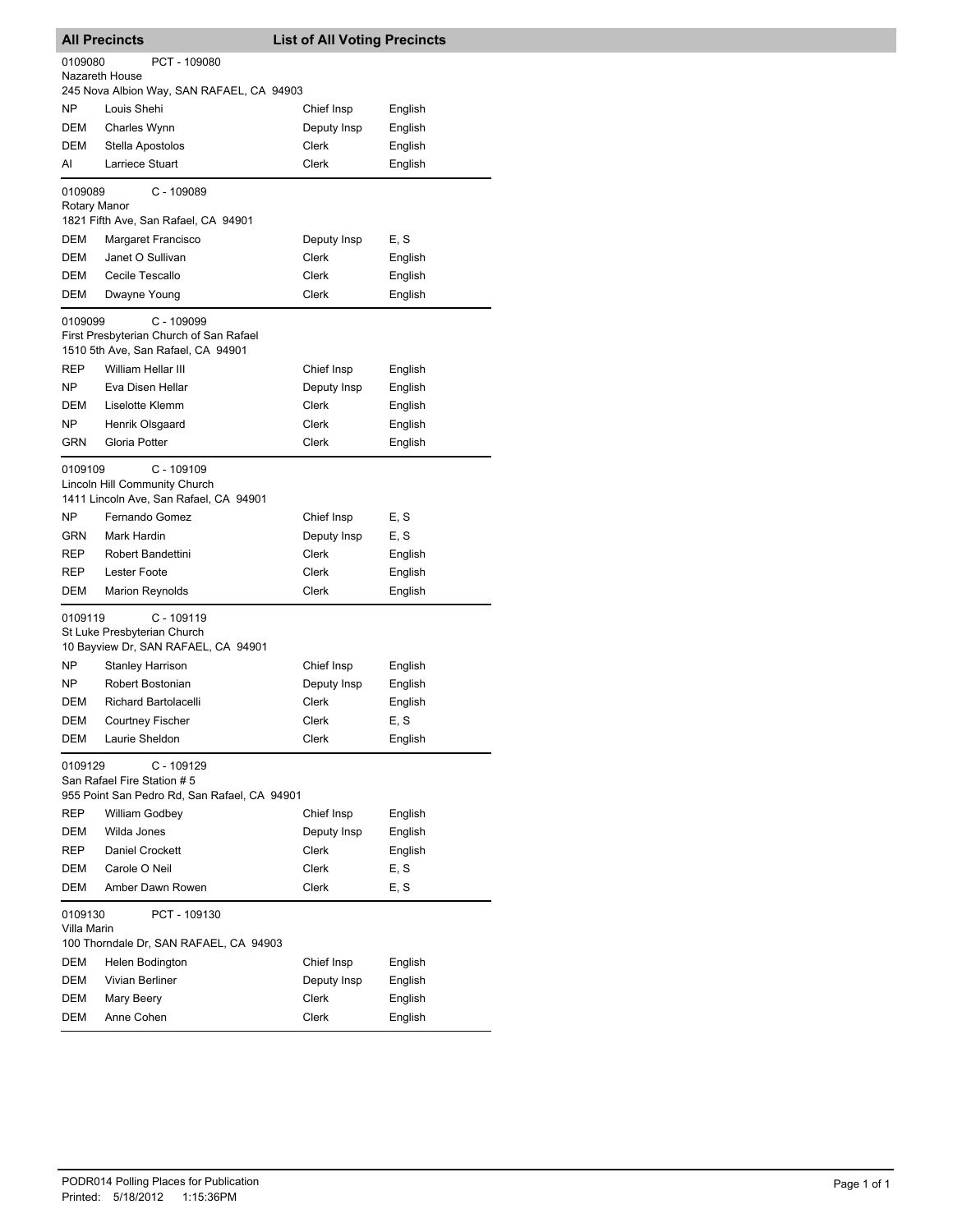| <b>All Precincts</b>    |                                                                                            | <b>List of All Voting Precincts</b> |                    |  |
|-------------------------|--------------------------------------------------------------------------------------------|-------------------------------------|--------------------|--|
| 0109139                 | C - 109139                                                                                 |                                     |                    |  |
|                         | San Rafael Fire Sta #2                                                                     |                                     |                    |  |
|                         | 210 3rd St, San Rafael, CA 94901                                                           |                                     |                    |  |
| NΡ                      | <b>Jeffrey Moss</b>                                                                        | Chief Insp                          | E, S               |  |
| REP                     | Frank Agosta                                                                               | Deputy Insp                         | English            |  |
| DEM                     | Charselle Hooper                                                                           | Clerk                               | English            |  |
| DEM<br>DEM              | <b>Constance Messer</b><br>Marcella Young                                                  | Clerk<br>Clerk                      | English<br>English |  |
|                         |                                                                                            |                                     |                    |  |
| 0109320                 | PCT - 109320<br>Aegis Of San Rafael<br>111 Merrydale Rd, San Rafael, CA 94903-4070         |                                     |                    |  |
| DEM                     | <b>Richard Kulik</b>                                                                       | Chief Insp                          | English            |  |
| REP                     | William Ashdown                                                                            | Deputy Insp                         | English            |  |
| DEM                     | Claire Golan                                                                               | Clerk                               | English            |  |
| DEM                     | Milagro Ramirez                                                                            | <b>Clerk</b>                        | E, S               |  |
| 0109340                 | PCT - 109340<br><b>Trinity Community Church</b>                                            |                                     |                    |  |
|                         | 1675 Grand Ave, SAN RAFAEL, CA 94901                                                       |                                     |                    |  |
| REP                     | Sheryl Gorton                                                                              | Chief Insp                          | English            |  |
| DEM                     | Linda Cosgrove                                                                             | Deputy Insp                         | English            |  |
| REP                     | Sharon Hall                                                                                | Clerk                               | English            |  |
| REP                     | <b>Avard Walker III</b>                                                                    | Clerk                               | English            |  |
|                         | Rakia White                                                                                | Clerk                               | English            |  |
| 0109360                 | PCT - 109360<br>San Rafael Fire Station #5<br>955 Point San Pedro Rd, San Rafael, CA 94901 |                                     |                    |  |
| DEM                     | Cynthia Boyd                                                                               | Deputy Insp                         | English            |  |
| NΡ                      | Erica Armstrong                                                                            | Clerk                               | English            |  |
| DEM                     | Starla Dean                                                                                | Clerk                               | English            |  |
| DEM                     | James Duggan                                                                               | Clerk                               | E, S               |  |
| 0109400                 | PCT - 109400<br>Coleman School                                                             |                                     |                    |  |
|                         | 800 Belle Avenue, San Rafael, CA 94901<br>John Eagan                                       |                                     |                    |  |
| DEM<br>DEM              | Anne-Marie Cowsill                                                                         | Chief Insp<br>Deputy Insp           | English<br>English |  |
| DEM                     | Louis Adelmo Martinez                                                                      | Clerk                               | E, S               |  |
| DEM                     | <b>Marilyn Tousey</b>                                                                      | Clerk                               | English            |  |
| 0112149<br>Dixie School | C - 112149                                                                                 |                                     |                    |  |
|                         | 1175 Idylberry Rd, SAN RAFAEL, CA 94903                                                    |                                     |                    |  |
| DEM                     | Robert Karfiol                                                                             | Chief Insp                          | English            |  |
| NP.                     | Dale Miller                                                                                | Deputy Insp                         | English            |  |
| REP                     | Barbara Chism                                                                              | Clerk                               | English            |  |
| DEM                     | Norman Nayfach                                                                             | Clerk                               | E, S               |  |
| DEM                     | Jeri Rayford                                                                               | <b>Clerk</b>                        | English            |  |
| 0112159                 | $C - 112159$<br>Marinwood Community Center<br>775 Miller Creek Rd, San Rafael, CA 94903    |                                     |                    |  |
| DEM                     | Judy Page                                                                                  | Chief Insp                          | English            |  |
| DEM                     | Ann Melanephy                                                                              | Deputy Insp                         | English            |  |
| DEM                     | Joyce Comach                                                                               | Clerk                               | English            |  |
| DEM                     | Jeanne Hart                                                                                | Clerk                               | English            |  |
| DEM                     | James Stapleton                                                                            | Clerk                               | English            |  |
| 0112169                 | C - 112169<br>Marinwood Community Center<br>775 Miller Creek Rd, San Rafael, CA 94903      |                                     |                    |  |
| REP                     | Douglas Mc Vae                                                                             | Deputy Insp                         | English            |  |
| REP                     | <b>Barbara Dietrich</b>                                                                    | Clerk                               | English            |  |
| NP.                     | Emily Shibata                                                                              | Clerk                               | English            |  |
| DEM                     | Margaret Veneman                                                                           | Clerk                               | English            |  |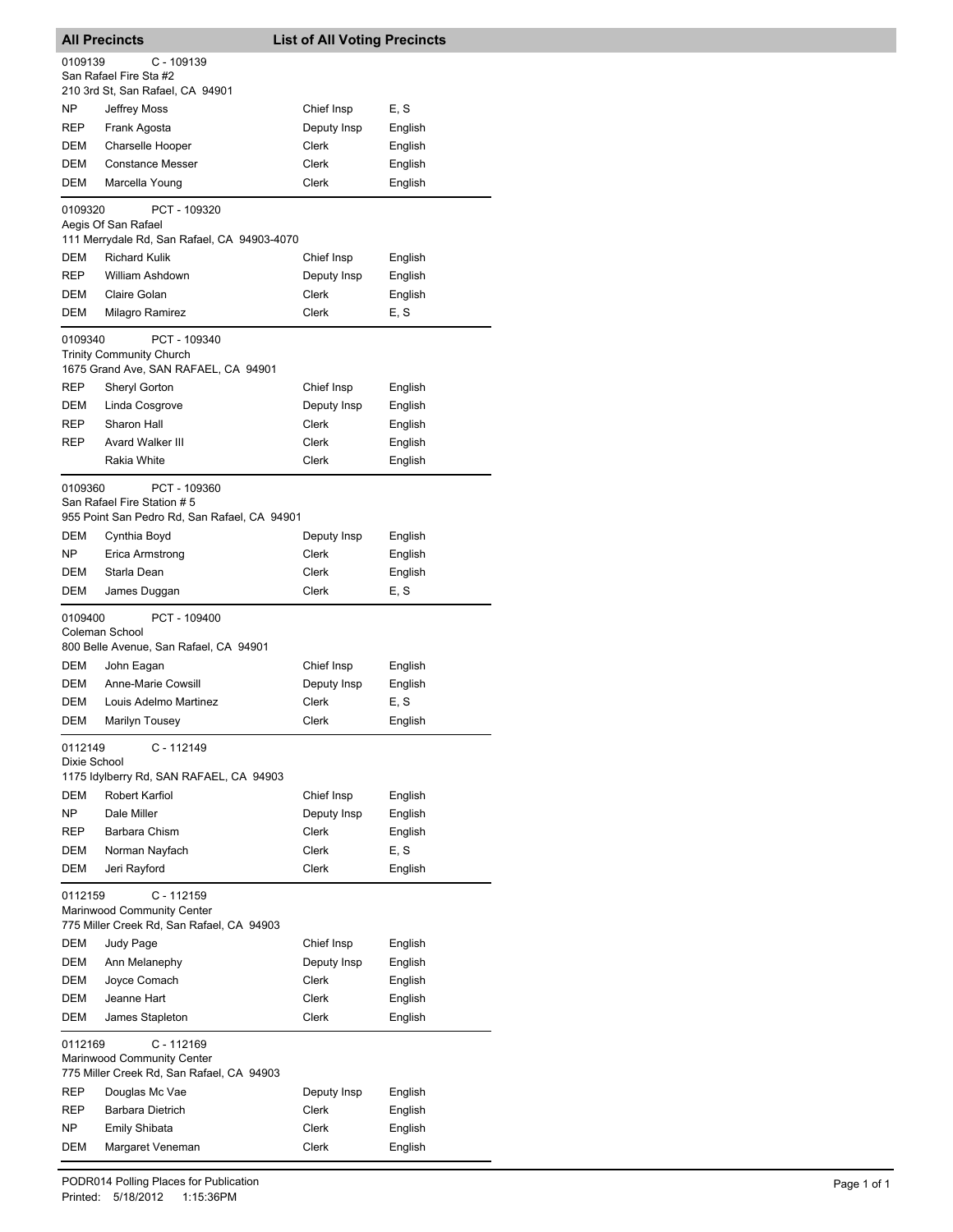|              | <b>All Precincts</b>                                     | <b>List of All Voting Precincts</b> |                    |
|--------------|----------------------------------------------------------|-------------------------------------|--------------------|
| 0112179      | $C - 112179$                                             |                                     |                    |
| Venetia Oaks |                                                          |                                     |                    |
|              | 263 N San Pedro Rd, San Rafael, CA 94903                 |                                     |                    |
|              | <b>Shirley Sinclair</b>                                  | Chief Insp                          | English            |
| DEM          | Joleen Krueger                                           | Deputy Insp                         | English            |
| <b>DEM</b>   | Kenna Hunt                                               | Clerk                               | English            |
| <b>DEM</b>   | Jane Kloh                                                | Clerk                               | English            |
| NP.          | Jeanne Wilson                                            | Clerk                               | English            |
| 0112189      | $C - 112189$                                             |                                     |                    |
|              | St Luke Presbyterian Church                              |                                     |                    |
|              | 10 Bayview Dr, SAN RAFAEL, CA 94901<br><b>Max Probst</b> |                                     |                    |
| NP<br>DEM    |                                                          | Deputy Insp                         | English            |
|              | <b>Esther Marshall</b>                                   | Clerk                               | English            |
|              | Fran Ryan                                                | Clerk                               | English            |
| 0112220      | PCT - 112220                                             |                                     |                    |
| Golden Hinde | 5 Golden Hinde Blv, SAN RAFAEL, CA 94903                 |                                     |                    |
| DEM          | Barbara Sebring                                          | Deputy Insp                         | English            |
| DEM          | <b>Robert Gallimore</b>                                  | <b>Clerk</b>                        |                    |
| REP          |                                                          | Clerk                               | English            |
|              | <b>Raymond Perkins</b>                                   |                                     | English            |
| 0112280      | PCT - 112280                                             |                                     |                    |
| Venetia Oaks | 263 N San Pedro Rd, San Rafael, CA 94903                 |                                     |                    |
| REP          | <b>Carlos Martinez</b>                                   |                                     | E, S               |
| DEM          | Aileen De Marco                                          | Deputy Insp<br>Clerk                |                    |
| DEM          |                                                          | Clerk                               | English            |
|              | Ronald Zbinovsky                                         |                                     | English            |
| 0112330      | PCT - 112330                                             |                                     |                    |
|              | Korean Presbyterian Church                               |                                     |                    |
| DEM          | 635 Adrian Way, San Rafael, CA 94903                     | Chief Insp                          |                    |
| NP           | Dorothy Brown<br>Mary Nordquist                          | Deputy Insp                         | English<br>English |
| DEM          | Marilyn Bagshaw                                          | Clerk                               |                    |
| DEM          | Janet Smith                                              | Clerk                               | English<br>English |
|              |                                                          |                                     |                    |
| 0203019      | C - 203019                                               |                                     |                    |
|              | Fairfax Women's Club                                     |                                     |                    |
| <b>REF</b>   | 46 Park Rd, FAIRFAX, CA 94930                            | Chief Insp                          |                    |
| NP           | Patricia Lesavoy<br>Carlos Morales                       | Deputy Insp                         | English<br>E, S    |
| NP.          | Rosemary Bock                                            | Clerk                               | English            |
| DEM          | Lorraine Ellie                                           | Clerk                               | English            |
| DEM          | Sarah Sweet                                              | Clerk                               | English            |
|              |                                                          |                                     |                    |
| 0203029      | C - 203029                                               |                                     |                    |
|              | Fairfax Women's Club<br>46 Park Rd, FAIRFAX, CA 94930    |                                     |                    |
| <b>REP</b>   | Eleanor Prugh                                            | Deputy Insp                         | English            |
| <b>DEM</b>   | Valeri Hood                                              | Clerk                               |                    |
| Al           | Floria Oliveira                                          | Clerk                               | English<br>English |
| <b>DEM</b>   | Rose Wager                                               | Clerk                               | English            |
|              |                                                          |                                     |                    |
| 0203040      | PCT - 203040                                             |                                     |                    |
| Manor School | 150 Oak Manor Dr, Fairfax, CA 94930                      |                                     |                    |
| NP.          | Diana Goodman                                            | Deputy Insp                         | English            |
|              | Mirabai Collamore                                        | Clerk                               | English            |
| DEM          | Cynthia Swift                                            | Clerk                               | English            |
|              |                                                          |                                     |                    |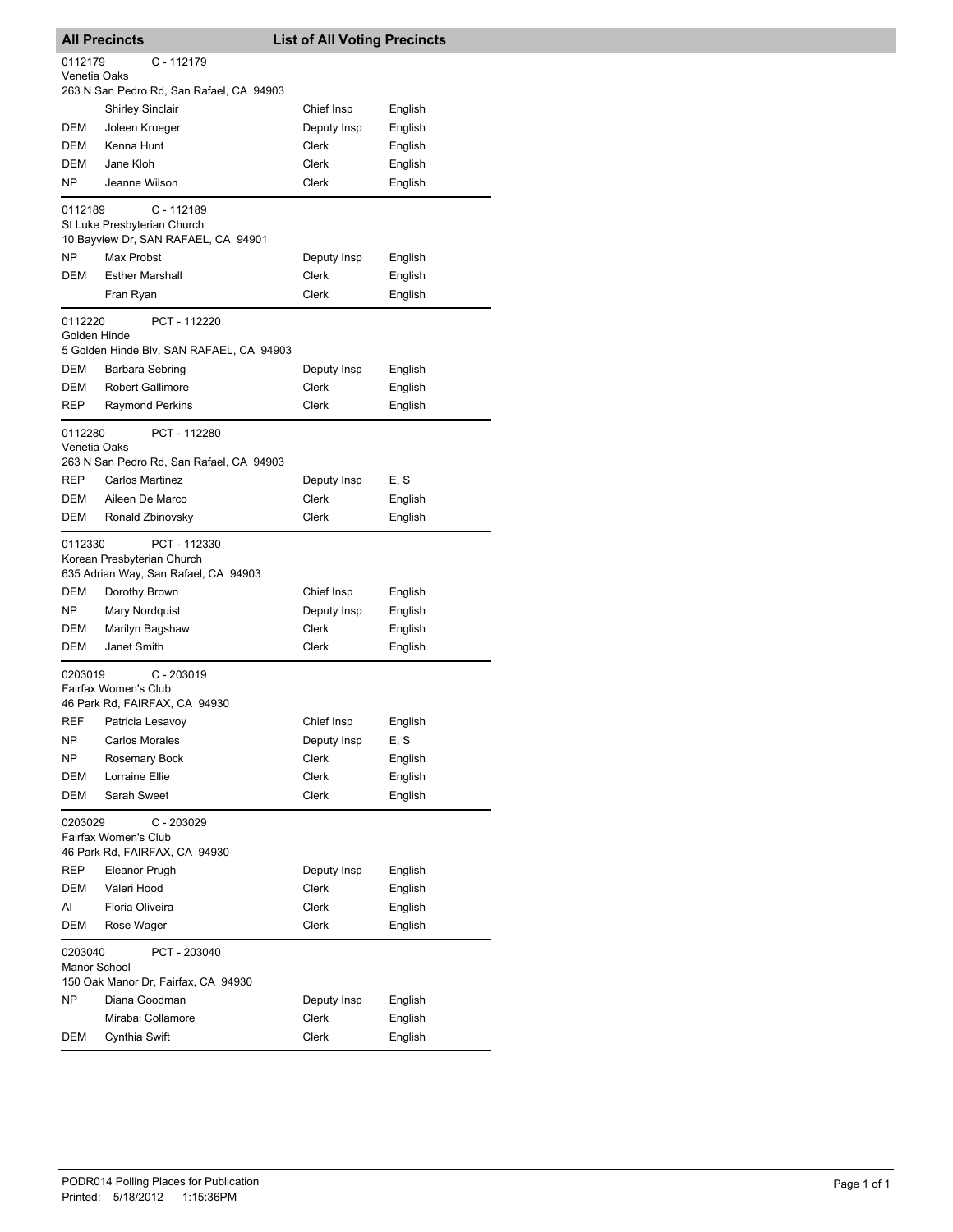| <b>All Precincts</b>            |                                                                                                 | <b>List of All Voting Precincts</b> |         |  |  |
|---------------------------------|-------------------------------------------------------------------------------------------------|-------------------------------------|---------|--|--|
| 0203060                         | PCT - 203060<br>Fairfax Regional Library<br>2097 Sir Francis Drake Blvd, Fairfax, CA 94930-1115 |                                     |         |  |  |
| DEM                             |                                                                                                 | Chief Insp                          |         |  |  |
| <b>DEM</b>                      | Joyce Cole                                                                                      |                                     | English |  |  |
|                                 | Peter Blunt                                                                                     | Deputy Insp                         | English |  |  |
|                                 | Amelia Richards                                                                                 | Clerk                               | English |  |  |
| DEM                             | Linda Schwarzenberg                                                                             | Clerk                               | E, S    |  |  |
| 0203080<br><b>Bennett House</b> | PCT - 203080                                                                                    |                                     |         |  |  |
|                                 | 53 Taylor Drive (Claus & Taylor), FAIRFAX, CA 94930                                             |                                     |         |  |  |
| DEM                             | Denyce Vogler-Codoni                                                                            | Chief Insp                          | English |  |  |
| <b>GRN</b>                      | Cindi Darling                                                                                   | Deputy Insp                         | English |  |  |
| DEM                             | Alan Cumings                                                                                    | Clerk                               | English |  |  |
| DEM                             | Cythea Harrison-Homitz                                                                          | Clerk                               | English |  |  |
| 0203130                         | PCT - 203130<br>Fairfax Women's Club<br>46 Park Rd, FAIRFAX, CA 94930                           |                                     |         |  |  |
| DEM                             | Marsha Hallet                                                                                   | Deputy Insp                         | E, S    |  |  |
| DEM                             | Enid Albedi                                                                                     | Clerk                               | English |  |  |
| <b>DEM</b>                      | True Anne Boardman Heitz                                                                        | Clerk                               | E, S    |  |  |
| 0204039<br>Masonic Lodge        | C - 204039<br>1122 Magnolia Ave, LARKSPUR, CA 94939                                             |                                     |         |  |  |
| <b>REP</b>                      | Frank Keenan                                                                                    | Chief Insp                          | English |  |  |
| DEM                             | Peter Whittlesey                                                                                | Deputy Insp                         | E, S    |  |  |
| DEM                             | Linda Press                                                                                     | Clerk                               | English |  |  |
| REP                             | Nancy Thomson                                                                                   | Clerk                               | E, S    |  |  |
| 0204049                         | C - 204049<br>Redwoods Presbyterian Church<br>110 Magnolia Ave, LARKSPUR, CA 94939              |                                     |         |  |  |
| DEM                             | Lorraine Ferrua                                                                                 | Chief Insp                          | English |  |  |
| ΝP                              | <b>Cheryl Wheeler</b>                                                                           | Deputy Insp                         | English |  |  |
| ΝP                              | Judith Ahuja                                                                                    | Clerk                               | E, S    |  |  |
| REP                             | Kathleen Di Stasio                                                                              | Clerk                               | English |  |  |
| REP                             | <b>Charles Wheeler</b>                                                                          | Clerk                               | English |  |  |
| 0204059                         | C - 204059<br>St Sebastian's Church<br>373 Bon Air Rd, KENTFIELD, CA 94904<br>Joyce B Wells     |                                     |         |  |  |
| NP                              |                                                                                                 | Chief Insp                          | English |  |  |
| DEM                             | Michelle Mayfield-Baske                                                                         | Deputy Insp                         | English |  |  |
| REP                             | Ann Brinkerhoff                                                                                 | Clerk                               | English |  |  |
| DEM                             | Milton Mc Gowan                                                                                 | Clerk                               | English |  |  |
| DEM                             | Joseph Sheean                                                                                   | Clerk                               | English |  |  |
| 0204069<br>Cape Marin           | C - 204069<br>Laderman Lane, Greenbrae, CA 94904-2482                                           |                                     |         |  |  |
| <b>DEM</b>                      | Jane Frorath                                                                                    | Chief Insp                          | English |  |  |
| REP                             | Mary Arthur                                                                                     | Deputy Insp                         | English |  |  |
| DEM                             | Tae Chong                                                                                       | Clerk                               | English |  |  |
| DEM                             | George Moley                                                                                    | Clerk                               | English |  |  |
| DEM                             | Marva Williams                                                                                  | Clerk                               | English |  |  |
|                                 | 0204350<br>PCT - 204350<br>Redwoods Presbyterian Church<br>110 Magnolia Ave, LARKSPUR, CA 94939 |                                     |         |  |  |
| NP                              | Fred Ferroggiaro                                                                                | Deputy Insp                         | English |  |  |
| REP                             | Jane Bauer                                                                                      | Clerk                               | English |  |  |
| DEM                             | John Galletta                                                                                   | Clerk                               | English |  |  |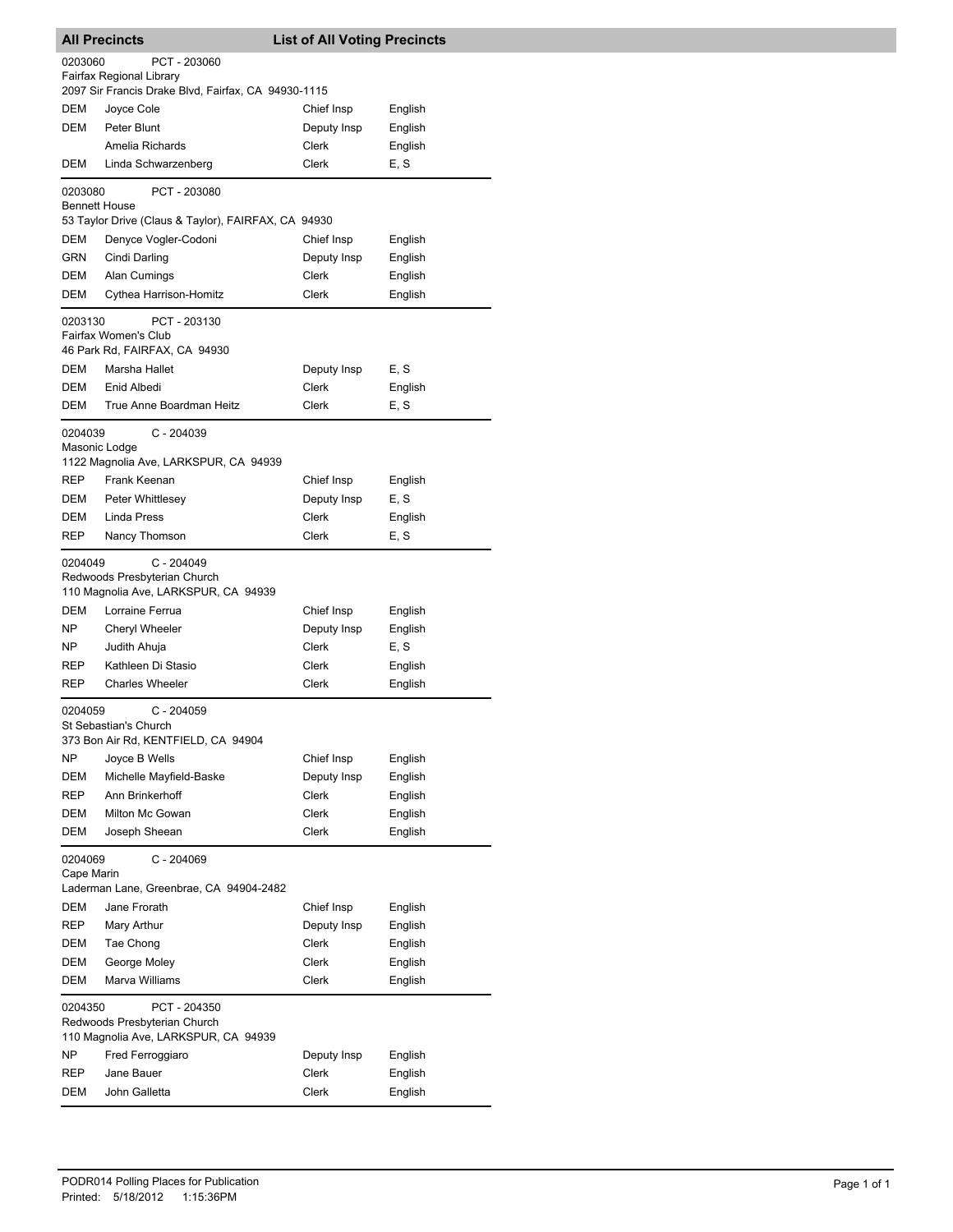| 0204390<br>PCT - 204390<br>The Tamalpais<br>501 Via Casitas, Greenbrae, CA 94904<br>REP<br>Norman Schoenstein<br>Chief Insp<br>English<br>Deputy Insp<br>REP<br>Geoffrey Jones<br>English<br>DEM<br>Dolores Black<br>Clerk<br>E, S<br><b>GRN</b><br>Michael Wyman<br>Clerk<br>E, S<br>0204410<br>PCT - 204410<br><b>Larkspur Recreation Department</b><br>240 Doherty Drive, Larkspur, CA 94939<br>DEM<br>Edward Wynne Jr<br>Chief Insp<br>English<br>DEM<br>Michael Roller<br>Deputy Insp<br>English<br>DEM<br>Clerk<br>English<br><b>Barbe Noyer</b><br>Joel Roller<br><b>GRN</b><br>Clerk<br>English<br>0207079<br>C - 207079<br>Ross School<br>9 Lagunitas Rd, Ross, CA 94957<br>REP<br>Sally Reed<br>Chief Insp<br>English<br><b>REP</b><br>Deputy Insp<br>Marty Bautista<br>English<br><b>DEM</b><br>Carol Freedman<br>Clerk<br>English<br>DEM<br><b>Esther Kligman-Frey</b><br>Clerk<br>English<br><b>Shelley Winn</b><br>Clerk<br>English<br>REP<br>$C - 208089$<br>0208089<br>Ross Valley Fire Station #20<br>Arroyo & Butterfield Rd, San Anselmo, CA 94960-1262<br>Donald Drotman<br>DEM<br>Chief Insp<br>English<br>Carol Zent<br>DEM<br>Deputy Insp<br>English<br>DEM<br>Marianne Baker<br>Clerk<br>E, S<br>DEM<br>Donald Christian<br>Clerk<br>English<br>Wilma Smith<br>Clerk<br>DEM<br>English<br>$C - 208099$<br>0208099<br>American Legion Hall<br>120 Veterans Place, San Anselmo, CA 94960<br>Janet Zeller<br>DEM<br>Chief Insp<br>English<br><b>REP</b><br>Louis Baesel<br>Deputy Insp<br>English<br><b>DEM</b><br>William Coleman<br>Clerk<br>English<br>DEM<br>English<br>Joan Lussier<br>Clerk<br>AI<br>Bryan Sousa<br>Clerk<br>English<br>0208100<br>PCT - 208100<br>Ross Valley Fire Station #20<br>Arroyo & Butterfield Rd, San Anselmo, CA 94960-1262<br>DEM<br>Diane Cokely<br>Deputy Insp<br>English<br><b>GRN</b><br>Julia Fischer<br>Clerk<br>English<br>NP<br><b>Burton Winn</b><br>Clerk<br>English<br>0208109<br>$C - 208109$<br>First Presbyterian Church Of San Anselmo<br>72 Kensington Rd, San Anselmo, CA 94960<br>DEM<br>John Boudett<br>Chief Insp<br>English<br><b>DEM</b><br>Diane Amarillas<br>Deputy Insp<br>English<br>GRN<br>Donna Bjorn<br>Clerk<br>English<br><b>DEM</b><br>Kim Fong<br>Clerk<br>English<br>NP<br>Judith Pack<br>Clerk<br>English<br>$C - 208119$<br>0208119<br>American Legion Hall<br>120 Veterans Place, San Anselmo, CA 94960<br>DEM<br>Ora Hatheway<br>Deputy Insp<br>English<br>DEM<br>Clerk<br>Karen Flagg<br>English<br><b>DEM</b><br>Stephen Heath<br>Clerk<br>English<br>DEM<br>Joyce Miley<br>Clerk<br>English | <b>All Precincts</b> | <b>List of All Voting Precincts</b> |  |
|---------------------------------------------------------------------------------------------------------------------------------------------------------------------------------------------------------------------------------------------------------------------------------------------------------------------------------------------------------------------------------------------------------------------------------------------------------------------------------------------------------------------------------------------------------------------------------------------------------------------------------------------------------------------------------------------------------------------------------------------------------------------------------------------------------------------------------------------------------------------------------------------------------------------------------------------------------------------------------------------------------------------------------------------------------------------------------------------------------------------------------------------------------------------------------------------------------------------------------------------------------------------------------------------------------------------------------------------------------------------------------------------------------------------------------------------------------------------------------------------------------------------------------------------------------------------------------------------------------------------------------------------------------------------------------------------------------------------------------------------------------------------------------------------------------------------------------------------------------------------------------------------------------------------------------------------------------------------------------------------------------------------------------------------------------------------------------------------------------------------------------------------------------------------------------------------------------------------------------------------------------------------------------------------------------------------------------------------------------------------------------------------------------------------------------------------------------------------------------------------------------------------------------------------------------------------------------------------|----------------------|-------------------------------------|--|
|                                                                                                                                                                                                                                                                                                                                                                                                                                                                                                                                                                                                                                                                                                                                                                                                                                                                                                                                                                                                                                                                                                                                                                                                                                                                                                                                                                                                                                                                                                                                                                                                                                                                                                                                                                                                                                                                                                                                                                                                                                                                                                                                                                                                                                                                                                                                                                                                                                                                                                                                                                                             |                      |                                     |  |
|                                                                                                                                                                                                                                                                                                                                                                                                                                                                                                                                                                                                                                                                                                                                                                                                                                                                                                                                                                                                                                                                                                                                                                                                                                                                                                                                                                                                                                                                                                                                                                                                                                                                                                                                                                                                                                                                                                                                                                                                                                                                                                                                                                                                                                                                                                                                                                                                                                                                                                                                                                                             |                      |                                     |  |
|                                                                                                                                                                                                                                                                                                                                                                                                                                                                                                                                                                                                                                                                                                                                                                                                                                                                                                                                                                                                                                                                                                                                                                                                                                                                                                                                                                                                                                                                                                                                                                                                                                                                                                                                                                                                                                                                                                                                                                                                                                                                                                                                                                                                                                                                                                                                                                                                                                                                                                                                                                                             |                      |                                     |  |
|                                                                                                                                                                                                                                                                                                                                                                                                                                                                                                                                                                                                                                                                                                                                                                                                                                                                                                                                                                                                                                                                                                                                                                                                                                                                                                                                                                                                                                                                                                                                                                                                                                                                                                                                                                                                                                                                                                                                                                                                                                                                                                                                                                                                                                                                                                                                                                                                                                                                                                                                                                                             |                      |                                     |  |
|                                                                                                                                                                                                                                                                                                                                                                                                                                                                                                                                                                                                                                                                                                                                                                                                                                                                                                                                                                                                                                                                                                                                                                                                                                                                                                                                                                                                                                                                                                                                                                                                                                                                                                                                                                                                                                                                                                                                                                                                                                                                                                                                                                                                                                                                                                                                                                                                                                                                                                                                                                                             |                      |                                     |  |
|                                                                                                                                                                                                                                                                                                                                                                                                                                                                                                                                                                                                                                                                                                                                                                                                                                                                                                                                                                                                                                                                                                                                                                                                                                                                                                                                                                                                                                                                                                                                                                                                                                                                                                                                                                                                                                                                                                                                                                                                                                                                                                                                                                                                                                                                                                                                                                                                                                                                                                                                                                                             |                      |                                     |  |
|                                                                                                                                                                                                                                                                                                                                                                                                                                                                                                                                                                                                                                                                                                                                                                                                                                                                                                                                                                                                                                                                                                                                                                                                                                                                                                                                                                                                                                                                                                                                                                                                                                                                                                                                                                                                                                                                                                                                                                                                                                                                                                                                                                                                                                                                                                                                                                                                                                                                                                                                                                                             |                      |                                     |  |
|                                                                                                                                                                                                                                                                                                                                                                                                                                                                                                                                                                                                                                                                                                                                                                                                                                                                                                                                                                                                                                                                                                                                                                                                                                                                                                                                                                                                                                                                                                                                                                                                                                                                                                                                                                                                                                                                                                                                                                                                                                                                                                                                                                                                                                                                                                                                                                                                                                                                                                                                                                                             |                      |                                     |  |
|                                                                                                                                                                                                                                                                                                                                                                                                                                                                                                                                                                                                                                                                                                                                                                                                                                                                                                                                                                                                                                                                                                                                                                                                                                                                                                                                                                                                                                                                                                                                                                                                                                                                                                                                                                                                                                                                                                                                                                                                                                                                                                                                                                                                                                                                                                                                                                                                                                                                                                                                                                                             |                      |                                     |  |
|                                                                                                                                                                                                                                                                                                                                                                                                                                                                                                                                                                                                                                                                                                                                                                                                                                                                                                                                                                                                                                                                                                                                                                                                                                                                                                                                                                                                                                                                                                                                                                                                                                                                                                                                                                                                                                                                                                                                                                                                                                                                                                                                                                                                                                                                                                                                                                                                                                                                                                                                                                                             |                      |                                     |  |
|                                                                                                                                                                                                                                                                                                                                                                                                                                                                                                                                                                                                                                                                                                                                                                                                                                                                                                                                                                                                                                                                                                                                                                                                                                                                                                                                                                                                                                                                                                                                                                                                                                                                                                                                                                                                                                                                                                                                                                                                                                                                                                                                                                                                                                                                                                                                                                                                                                                                                                                                                                                             |                      |                                     |  |
|                                                                                                                                                                                                                                                                                                                                                                                                                                                                                                                                                                                                                                                                                                                                                                                                                                                                                                                                                                                                                                                                                                                                                                                                                                                                                                                                                                                                                                                                                                                                                                                                                                                                                                                                                                                                                                                                                                                                                                                                                                                                                                                                                                                                                                                                                                                                                                                                                                                                                                                                                                                             |                      |                                     |  |
|                                                                                                                                                                                                                                                                                                                                                                                                                                                                                                                                                                                                                                                                                                                                                                                                                                                                                                                                                                                                                                                                                                                                                                                                                                                                                                                                                                                                                                                                                                                                                                                                                                                                                                                                                                                                                                                                                                                                                                                                                                                                                                                                                                                                                                                                                                                                                                                                                                                                                                                                                                                             |                      |                                     |  |
|                                                                                                                                                                                                                                                                                                                                                                                                                                                                                                                                                                                                                                                                                                                                                                                                                                                                                                                                                                                                                                                                                                                                                                                                                                                                                                                                                                                                                                                                                                                                                                                                                                                                                                                                                                                                                                                                                                                                                                                                                                                                                                                                                                                                                                                                                                                                                                                                                                                                                                                                                                                             |                      |                                     |  |
|                                                                                                                                                                                                                                                                                                                                                                                                                                                                                                                                                                                                                                                                                                                                                                                                                                                                                                                                                                                                                                                                                                                                                                                                                                                                                                                                                                                                                                                                                                                                                                                                                                                                                                                                                                                                                                                                                                                                                                                                                                                                                                                                                                                                                                                                                                                                                                                                                                                                                                                                                                                             |                      |                                     |  |
|                                                                                                                                                                                                                                                                                                                                                                                                                                                                                                                                                                                                                                                                                                                                                                                                                                                                                                                                                                                                                                                                                                                                                                                                                                                                                                                                                                                                                                                                                                                                                                                                                                                                                                                                                                                                                                                                                                                                                                                                                                                                                                                                                                                                                                                                                                                                                                                                                                                                                                                                                                                             |                      |                                     |  |
|                                                                                                                                                                                                                                                                                                                                                                                                                                                                                                                                                                                                                                                                                                                                                                                                                                                                                                                                                                                                                                                                                                                                                                                                                                                                                                                                                                                                                                                                                                                                                                                                                                                                                                                                                                                                                                                                                                                                                                                                                                                                                                                                                                                                                                                                                                                                                                                                                                                                                                                                                                                             |                      |                                     |  |
|                                                                                                                                                                                                                                                                                                                                                                                                                                                                                                                                                                                                                                                                                                                                                                                                                                                                                                                                                                                                                                                                                                                                                                                                                                                                                                                                                                                                                                                                                                                                                                                                                                                                                                                                                                                                                                                                                                                                                                                                                                                                                                                                                                                                                                                                                                                                                                                                                                                                                                                                                                                             |                      |                                     |  |
|                                                                                                                                                                                                                                                                                                                                                                                                                                                                                                                                                                                                                                                                                                                                                                                                                                                                                                                                                                                                                                                                                                                                                                                                                                                                                                                                                                                                                                                                                                                                                                                                                                                                                                                                                                                                                                                                                                                                                                                                                                                                                                                                                                                                                                                                                                                                                                                                                                                                                                                                                                                             |                      |                                     |  |
|                                                                                                                                                                                                                                                                                                                                                                                                                                                                                                                                                                                                                                                                                                                                                                                                                                                                                                                                                                                                                                                                                                                                                                                                                                                                                                                                                                                                                                                                                                                                                                                                                                                                                                                                                                                                                                                                                                                                                                                                                                                                                                                                                                                                                                                                                                                                                                                                                                                                                                                                                                                             |                      |                                     |  |
|                                                                                                                                                                                                                                                                                                                                                                                                                                                                                                                                                                                                                                                                                                                                                                                                                                                                                                                                                                                                                                                                                                                                                                                                                                                                                                                                                                                                                                                                                                                                                                                                                                                                                                                                                                                                                                                                                                                                                                                                                                                                                                                                                                                                                                                                                                                                                                                                                                                                                                                                                                                             |                      |                                     |  |
|                                                                                                                                                                                                                                                                                                                                                                                                                                                                                                                                                                                                                                                                                                                                                                                                                                                                                                                                                                                                                                                                                                                                                                                                                                                                                                                                                                                                                                                                                                                                                                                                                                                                                                                                                                                                                                                                                                                                                                                                                                                                                                                                                                                                                                                                                                                                                                                                                                                                                                                                                                                             |                      |                                     |  |
|                                                                                                                                                                                                                                                                                                                                                                                                                                                                                                                                                                                                                                                                                                                                                                                                                                                                                                                                                                                                                                                                                                                                                                                                                                                                                                                                                                                                                                                                                                                                                                                                                                                                                                                                                                                                                                                                                                                                                                                                                                                                                                                                                                                                                                                                                                                                                                                                                                                                                                                                                                                             |                      |                                     |  |
|                                                                                                                                                                                                                                                                                                                                                                                                                                                                                                                                                                                                                                                                                                                                                                                                                                                                                                                                                                                                                                                                                                                                                                                                                                                                                                                                                                                                                                                                                                                                                                                                                                                                                                                                                                                                                                                                                                                                                                                                                                                                                                                                                                                                                                                                                                                                                                                                                                                                                                                                                                                             |                      |                                     |  |
|                                                                                                                                                                                                                                                                                                                                                                                                                                                                                                                                                                                                                                                                                                                                                                                                                                                                                                                                                                                                                                                                                                                                                                                                                                                                                                                                                                                                                                                                                                                                                                                                                                                                                                                                                                                                                                                                                                                                                                                                                                                                                                                                                                                                                                                                                                                                                                                                                                                                                                                                                                                             |                      |                                     |  |
|                                                                                                                                                                                                                                                                                                                                                                                                                                                                                                                                                                                                                                                                                                                                                                                                                                                                                                                                                                                                                                                                                                                                                                                                                                                                                                                                                                                                                                                                                                                                                                                                                                                                                                                                                                                                                                                                                                                                                                                                                                                                                                                                                                                                                                                                                                                                                                                                                                                                                                                                                                                             |                      |                                     |  |
|                                                                                                                                                                                                                                                                                                                                                                                                                                                                                                                                                                                                                                                                                                                                                                                                                                                                                                                                                                                                                                                                                                                                                                                                                                                                                                                                                                                                                                                                                                                                                                                                                                                                                                                                                                                                                                                                                                                                                                                                                                                                                                                                                                                                                                                                                                                                                                                                                                                                                                                                                                                             |                      |                                     |  |
|                                                                                                                                                                                                                                                                                                                                                                                                                                                                                                                                                                                                                                                                                                                                                                                                                                                                                                                                                                                                                                                                                                                                                                                                                                                                                                                                                                                                                                                                                                                                                                                                                                                                                                                                                                                                                                                                                                                                                                                                                                                                                                                                                                                                                                                                                                                                                                                                                                                                                                                                                                                             |                      |                                     |  |
|                                                                                                                                                                                                                                                                                                                                                                                                                                                                                                                                                                                                                                                                                                                                                                                                                                                                                                                                                                                                                                                                                                                                                                                                                                                                                                                                                                                                                                                                                                                                                                                                                                                                                                                                                                                                                                                                                                                                                                                                                                                                                                                                                                                                                                                                                                                                                                                                                                                                                                                                                                                             |                      |                                     |  |
|                                                                                                                                                                                                                                                                                                                                                                                                                                                                                                                                                                                                                                                                                                                                                                                                                                                                                                                                                                                                                                                                                                                                                                                                                                                                                                                                                                                                                                                                                                                                                                                                                                                                                                                                                                                                                                                                                                                                                                                                                                                                                                                                                                                                                                                                                                                                                                                                                                                                                                                                                                                             |                      |                                     |  |
|                                                                                                                                                                                                                                                                                                                                                                                                                                                                                                                                                                                                                                                                                                                                                                                                                                                                                                                                                                                                                                                                                                                                                                                                                                                                                                                                                                                                                                                                                                                                                                                                                                                                                                                                                                                                                                                                                                                                                                                                                                                                                                                                                                                                                                                                                                                                                                                                                                                                                                                                                                                             |                      |                                     |  |
|                                                                                                                                                                                                                                                                                                                                                                                                                                                                                                                                                                                                                                                                                                                                                                                                                                                                                                                                                                                                                                                                                                                                                                                                                                                                                                                                                                                                                                                                                                                                                                                                                                                                                                                                                                                                                                                                                                                                                                                                                                                                                                                                                                                                                                                                                                                                                                                                                                                                                                                                                                                             |                      |                                     |  |
|                                                                                                                                                                                                                                                                                                                                                                                                                                                                                                                                                                                                                                                                                                                                                                                                                                                                                                                                                                                                                                                                                                                                                                                                                                                                                                                                                                                                                                                                                                                                                                                                                                                                                                                                                                                                                                                                                                                                                                                                                                                                                                                                                                                                                                                                                                                                                                                                                                                                                                                                                                                             |                      |                                     |  |
|                                                                                                                                                                                                                                                                                                                                                                                                                                                                                                                                                                                                                                                                                                                                                                                                                                                                                                                                                                                                                                                                                                                                                                                                                                                                                                                                                                                                                                                                                                                                                                                                                                                                                                                                                                                                                                                                                                                                                                                                                                                                                                                                                                                                                                                                                                                                                                                                                                                                                                                                                                                             |                      |                                     |  |
|                                                                                                                                                                                                                                                                                                                                                                                                                                                                                                                                                                                                                                                                                                                                                                                                                                                                                                                                                                                                                                                                                                                                                                                                                                                                                                                                                                                                                                                                                                                                                                                                                                                                                                                                                                                                                                                                                                                                                                                                                                                                                                                                                                                                                                                                                                                                                                                                                                                                                                                                                                                             |                      |                                     |  |
|                                                                                                                                                                                                                                                                                                                                                                                                                                                                                                                                                                                                                                                                                                                                                                                                                                                                                                                                                                                                                                                                                                                                                                                                                                                                                                                                                                                                                                                                                                                                                                                                                                                                                                                                                                                                                                                                                                                                                                                                                                                                                                                                                                                                                                                                                                                                                                                                                                                                                                                                                                                             |                      |                                     |  |
|                                                                                                                                                                                                                                                                                                                                                                                                                                                                                                                                                                                                                                                                                                                                                                                                                                                                                                                                                                                                                                                                                                                                                                                                                                                                                                                                                                                                                                                                                                                                                                                                                                                                                                                                                                                                                                                                                                                                                                                                                                                                                                                                                                                                                                                                                                                                                                                                                                                                                                                                                                                             |                      |                                     |  |
|                                                                                                                                                                                                                                                                                                                                                                                                                                                                                                                                                                                                                                                                                                                                                                                                                                                                                                                                                                                                                                                                                                                                                                                                                                                                                                                                                                                                                                                                                                                                                                                                                                                                                                                                                                                                                                                                                                                                                                                                                                                                                                                                                                                                                                                                                                                                                                                                                                                                                                                                                                                             |                      |                                     |  |
|                                                                                                                                                                                                                                                                                                                                                                                                                                                                                                                                                                                                                                                                                                                                                                                                                                                                                                                                                                                                                                                                                                                                                                                                                                                                                                                                                                                                                                                                                                                                                                                                                                                                                                                                                                                                                                                                                                                                                                                                                                                                                                                                                                                                                                                                                                                                                                                                                                                                                                                                                                                             |                      |                                     |  |
|                                                                                                                                                                                                                                                                                                                                                                                                                                                                                                                                                                                                                                                                                                                                                                                                                                                                                                                                                                                                                                                                                                                                                                                                                                                                                                                                                                                                                                                                                                                                                                                                                                                                                                                                                                                                                                                                                                                                                                                                                                                                                                                                                                                                                                                                                                                                                                                                                                                                                                                                                                                             |                      |                                     |  |
|                                                                                                                                                                                                                                                                                                                                                                                                                                                                                                                                                                                                                                                                                                                                                                                                                                                                                                                                                                                                                                                                                                                                                                                                                                                                                                                                                                                                                                                                                                                                                                                                                                                                                                                                                                                                                                                                                                                                                                                                                                                                                                                                                                                                                                                                                                                                                                                                                                                                                                                                                                                             |                      |                                     |  |
|                                                                                                                                                                                                                                                                                                                                                                                                                                                                                                                                                                                                                                                                                                                                                                                                                                                                                                                                                                                                                                                                                                                                                                                                                                                                                                                                                                                                                                                                                                                                                                                                                                                                                                                                                                                                                                                                                                                                                                                                                                                                                                                                                                                                                                                                                                                                                                                                                                                                                                                                                                                             |                      |                                     |  |
|                                                                                                                                                                                                                                                                                                                                                                                                                                                                                                                                                                                                                                                                                                                                                                                                                                                                                                                                                                                                                                                                                                                                                                                                                                                                                                                                                                                                                                                                                                                                                                                                                                                                                                                                                                                                                                                                                                                                                                                                                                                                                                                                                                                                                                                                                                                                                                                                                                                                                                                                                                                             |                      |                                     |  |
|                                                                                                                                                                                                                                                                                                                                                                                                                                                                                                                                                                                                                                                                                                                                                                                                                                                                                                                                                                                                                                                                                                                                                                                                                                                                                                                                                                                                                                                                                                                                                                                                                                                                                                                                                                                                                                                                                                                                                                                                                                                                                                                                                                                                                                                                                                                                                                                                                                                                                                                                                                                             |                      |                                     |  |
|                                                                                                                                                                                                                                                                                                                                                                                                                                                                                                                                                                                                                                                                                                                                                                                                                                                                                                                                                                                                                                                                                                                                                                                                                                                                                                                                                                                                                                                                                                                                                                                                                                                                                                                                                                                                                                                                                                                                                                                                                                                                                                                                                                                                                                                                                                                                                                                                                                                                                                                                                                                             |                      |                                     |  |
|                                                                                                                                                                                                                                                                                                                                                                                                                                                                                                                                                                                                                                                                                                                                                                                                                                                                                                                                                                                                                                                                                                                                                                                                                                                                                                                                                                                                                                                                                                                                                                                                                                                                                                                                                                                                                                                                                                                                                                                                                                                                                                                                                                                                                                                                                                                                                                                                                                                                                                                                                                                             |                      |                                     |  |
|                                                                                                                                                                                                                                                                                                                                                                                                                                                                                                                                                                                                                                                                                                                                                                                                                                                                                                                                                                                                                                                                                                                                                                                                                                                                                                                                                                                                                                                                                                                                                                                                                                                                                                                                                                                                                                                                                                                                                                                                                                                                                                                                                                                                                                                                                                                                                                                                                                                                                                                                                                                             |                      |                                     |  |
|                                                                                                                                                                                                                                                                                                                                                                                                                                                                                                                                                                                                                                                                                                                                                                                                                                                                                                                                                                                                                                                                                                                                                                                                                                                                                                                                                                                                                                                                                                                                                                                                                                                                                                                                                                                                                                                                                                                                                                                                                                                                                                                                                                                                                                                                                                                                                                                                                                                                                                                                                                                             |                      |                                     |  |
|                                                                                                                                                                                                                                                                                                                                                                                                                                                                                                                                                                                                                                                                                                                                                                                                                                                                                                                                                                                                                                                                                                                                                                                                                                                                                                                                                                                                                                                                                                                                                                                                                                                                                                                                                                                                                                                                                                                                                                                                                                                                                                                                                                                                                                                                                                                                                                                                                                                                                                                                                                                             |                      |                                     |  |
|                                                                                                                                                                                                                                                                                                                                                                                                                                                                                                                                                                                                                                                                                                                                                                                                                                                                                                                                                                                                                                                                                                                                                                                                                                                                                                                                                                                                                                                                                                                                                                                                                                                                                                                                                                                                                                                                                                                                                                                                                                                                                                                                                                                                                                                                                                                                                                                                                                                                                                                                                                                             |                      |                                     |  |
|                                                                                                                                                                                                                                                                                                                                                                                                                                                                                                                                                                                                                                                                                                                                                                                                                                                                                                                                                                                                                                                                                                                                                                                                                                                                                                                                                                                                                                                                                                                                                                                                                                                                                                                                                                                                                                                                                                                                                                                                                                                                                                                                                                                                                                                                                                                                                                                                                                                                                                                                                                                             |                      |                                     |  |
|                                                                                                                                                                                                                                                                                                                                                                                                                                                                                                                                                                                                                                                                                                                                                                                                                                                                                                                                                                                                                                                                                                                                                                                                                                                                                                                                                                                                                                                                                                                                                                                                                                                                                                                                                                                                                                                                                                                                                                                                                                                                                                                                                                                                                                                                                                                                                                                                                                                                                                                                                                                             |                      |                                     |  |
|                                                                                                                                                                                                                                                                                                                                                                                                                                                                                                                                                                                                                                                                                                                                                                                                                                                                                                                                                                                                                                                                                                                                                                                                                                                                                                                                                                                                                                                                                                                                                                                                                                                                                                                                                                                                                                                                                                                                                                                                                                                                                                                                                                                                                                                                                                                                                                                                                                                                                                                                                                                             |                      |                                     |  |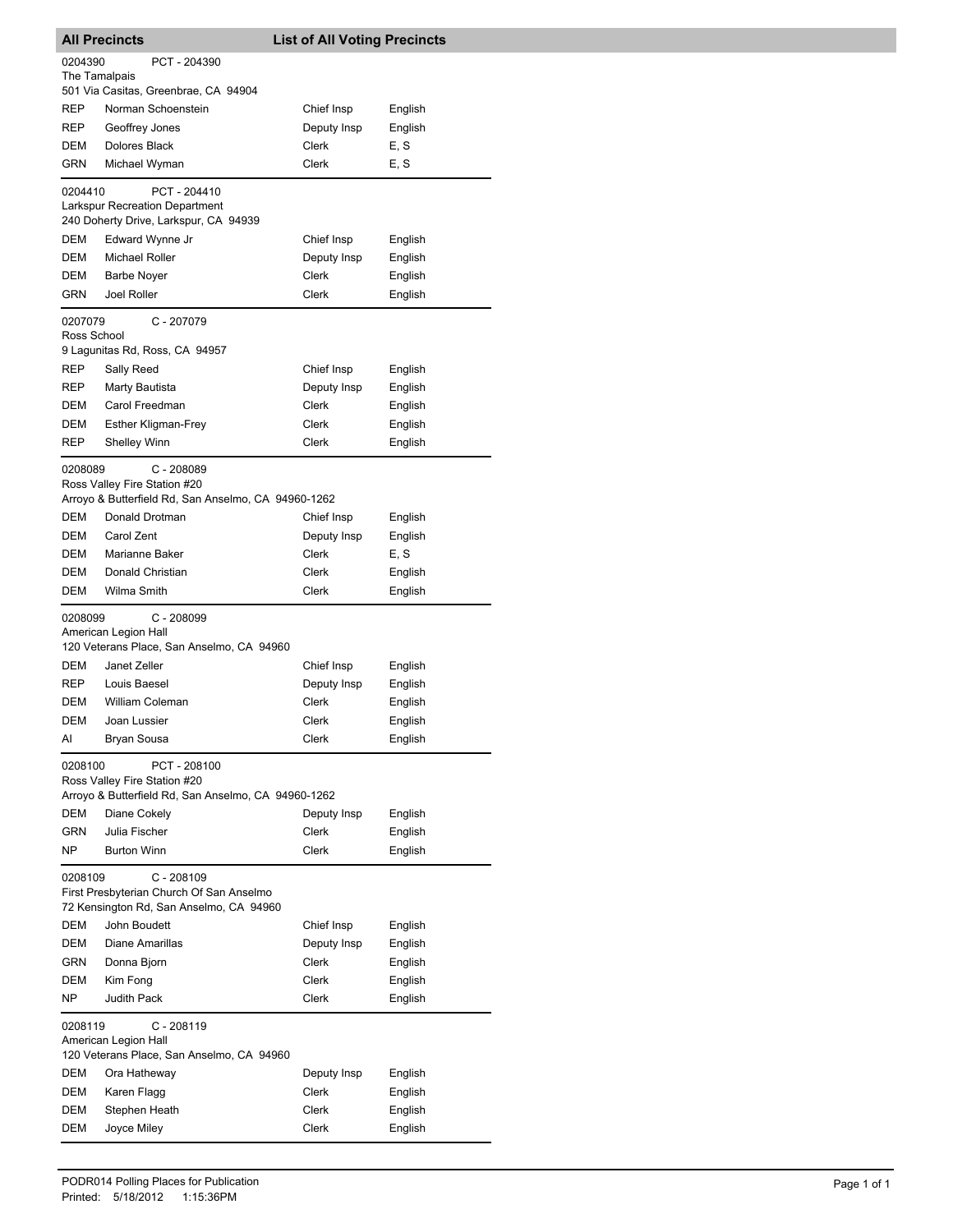|                         | All Precincts                                                                                      | <b>List of All Voting Precincts</b> |         |
|-------------------------|----------------------------------------------------------------------------------------------------|-------------------------------------|---------|
| 0208129                 | $C - 208129$                                                                                       |                                     |         |
|                         | Methodist Church Of San Rafael                                                                     |                                     |         |
|                         | 199 Greenfield Avenue, San Rafael, CA 94901                                                        |                                     |         |
| DEM                     | Walter Hanahan                                                                                     | Chief Insp                          | English |
| DEM                     | John Cooper                                                                                        | Deputy Insp                         | English |
| DEM                     | Margaret Johnson                                                                                   | Clerk                               | English |
| DEM                     | Fillegenie Levasseur                                                                               | Clerk                               | English |
| DEM                     | <b>Bernard Robinson</b>                                                                            | Clerk                               | English |
| 0208250                 | PCT - 208250                                                                                       |                                     |         |
|                         | Ross Valley Fire Station #19<br>777 San Anselmo Ave, SAN ANSELMO, CA 94960                         |                                     |         |
| REP                     | Cheryl Egan                                                                                        | Chief Insp                          | E, S    |
| NP.                     | Mary Lee Bronzo                                                                                    | Deputy Insp                         | English |
| REP                     | Suzanna Abbott                                                                                     | Clerk                               | English |
| DEM                     | Susan Alan                                                                                         | Clerk                               | English |
| 0209139                 | $C - 209139$                                                                                       |                                     |         |
|                         | San Rafael Community Center<br>618 B St, SAN RAFAEL, CA 94901                                      |                                     |         |
| DEM                     | William Dagg                                                                                       | Chief Insp                          | English |
| DEM                     | Claudette Josephson                                                                                | Deputy Insp                         | English |
| REP                     | <b>Richard Belch</b>                                                                               | Clerk                               | English |
| NΡ                      | Stephen J Parker                                                                                   | Clerk                               | English |
| NP                      | Lester Pouncy                                                                                      | Clerk                               | English |
|                         |                                                                                                    |                                     |         |
| 0209149                 | $C - 209149$<br><b>Carpenters Union Hall</b><br>647 Lindaro St, San Rafael, CA 94901-3960          |                                     |         |
| DEM                     | <b>Charles Herbert</b>                                                                             | Chief Insp                          | English |
| DEM                     | Aline O Brien                                                                                      | Deputy Insp                         | English |
| DEM                     | Madeleine Devlin                                                                                   | Clerk                               | English |
| DEM                     | <b>Preston Marcum</b>                                                                              | Clerk                               | English |
| NP                      | Amy Seymour                                                                                        | Clerk                               | English |
| 0209159                 | $C - 209159$                                                                                       |                                     |         |
|                         | <b>Carpenters Union Hall</b><br>647 Lindaro St, San Rafael, CA 94901-3960                          |                                     |         |
| NP                      | Mary Fran Mc Cluskey                                                                               | Deputy Insp                         | E, S    |
| DEM                     | Susan Erin                                                                                         | Clerk                               | English |
| REP                     | <b>Candace Rufer</b>                                                                               | Clerk                               | English |
| DEM                     | <b>Philip Sharp</b>                                                                                | Clerk                               | English |
| 0212020                 |                                                                                                    |                                     |         |
|                         | PCT - 212020<br>Sleepy Hollow Homes Association<br>1317 Butterfield Rd, San Anselmo, CA 94960-1055 |                                     |         |
| REP                     | Susan Nelson                                                                                       | Deputy Insp                         | English |
| NLW                     | Harrison Kinney Jr                                                                                 | Clerk                               | English |
| NP.                     | Mary Noonan                                                                                        | Clerk                               | English |
| 0212169                 | $C - 212169$<br>Sleepy Hollow Homes Association<br>1317 Butterfield Rd, San Anselmo, CA 94960-1055 |                                     |         |
| REP                     | Constance Berto                                                                                    | Chief Insp                          | E, S    |
| REP                     | Patricia Ehrhart                                                                                   | Deputy Insp                         | English |
| NP.                     | Joan Jacks                                                                                         | Clerk                               | English |
| REP                     | Audrey La Belle                                                                                    | Clerk                               | English |
| DEM                     | Ann Raab                                                                                           | Clerk                               | English |
|                         |                                                                                                    |                                     |         |
| 0212179<br>Manor School | $C - 212179$<br>150 Oak Manor Dr, Fairfax, CA 94930                                                |                                     |         |
| DEM                     | Barbara Coler                                                                                      | Chief Insp                          | English |
| NΡ                      | Paula Beard                                                                                        | Deputy Insp                         | English |
| NΡ                      | Katelyn Ann Johnson                                                                                | Clerk                               | English |
| DEM                     | <b>Robert Pryor</b>                                                                                | Clerk                               | English |
|                         |                                                                                                    |                                     |         |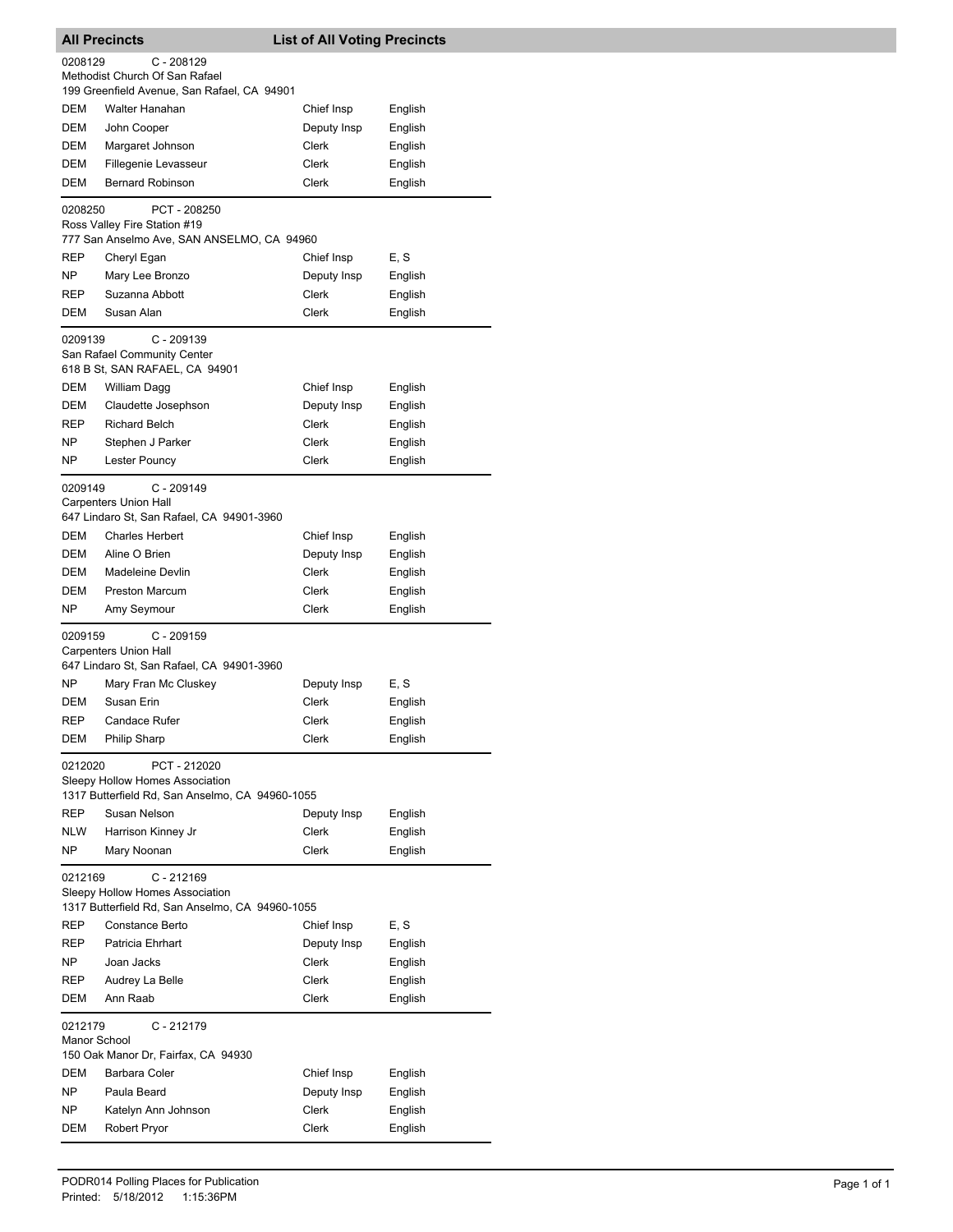| <b>All Precincts</b><br><b>List of All Voting Precincts</b> |                                                                                                   |             |                 |
|-------------------------------------------------------------|---------------------------------------------------------------------------------------------------|-------------|-----------------|
| 0212189<br>Masonic Lodge                                    | $C - 212189$                                                                                      |             |                 |
|                                                             | 1122 Magnolia Ave, LARKSPUR, CA 94939                                                             |             |                 |
| DEM                                                         | Setsuko Segar                                                                                     | Deputy Insp | English         |
| DEM                                                         | Carolyn Burkey                                                                                    | Clerk       | English         |
| DEM                                                         | Anne Miller                                                                                       | Clerk       | English         |
| DEM                                                         | Marcelle Scholl                                                                                   | Clerk       | English         |
| 0212199                                                     | C - 212199<br>Anthony Bacich School<br>699 Sir Francis Drake Blvd., KENTFIELD, CA 94904           |             |                 |
| DEM                                                         | James Shaw                                                                                        | Chief Insp  |                 |
| NP                                                          | Alan Maurice Farnham                                                                              | Deputy Insp | English         |
| AI                                                          |                                                                                                   | Clerk       | English         |
| DEM                                                         | Debra Bumsted Rostenbery<br>Joan Katkov                                                           | Clerk       | English         |
| DEM                                                         | Joice Wells                                                                                       | Clerk       | English<br>E, S |
| 0212209                                                     | $C - 212209$<br>St Sebastian's Church                                                             |             |                 |
|                                                             | 373 Bon Air Rd, KENTFIELD, CA 94904                                                               |             |                 |
| DEM                                                         | Jean Musgrave                                                                                     | Deputy Insp | English         |
| REP                                                         | <b>Ruth Baney</b>                                                                                 | Clerk       | English         |
| REP                                                         | Michael Duffy                                                                                     | Clerk       | English         |
| DEM                                                         | Renee Ruttiman                                                                                    | Clerk       | English         |
| 0212300                                                     | PCT - 212300<br><b>Kentfield Fire Station</b><br>1004 Sir Francis Drake Blvd, KENTFIELD, CA 94904 |             |                 |
| PF                                                          | <b>Robert Richard</b>                                                                             | Chief Insp  | English         |
| NP                                                          | Nancy Faber                                                                                       | Deputy Insp | English         |
| DEM                                                         | <b>Brittany Strader</b>                                                                           | Clerk       | E, S            |
| DEM                                                         | Helen Wallace                                                                                     | Clerk       | English         |
| 0301019                                                     | $C - 301019$<br><b>Belvedere Community Center</b><br>Community Road, Belvedere, CA 94920          |             |                 |
| DEM                                                         | Robert Flynn                                                                                      | Chief Insp  | English         |
| DEM                                                         | Karen Brown                                                                                       | Deputy Insp | English         |
| NP                                                          | John Carapiet                                                                                     | Clerk       | English         |
| DEM                                                         | Louise Maloof                                                                                     | Clerk       | E, S            |
| REP                                                         | Jean Oller                                                                                        | Clerk       | English         |
| 0305020                                                     | PCT - 305020<br>Mill Valley City Hall<br>26 Corte Madera Ave, MILL VALLEY, CA 94941               |             |                 |
| DEM                                                         | David Pittle                                                                                      | Chief Insp  | E.S             |
| DEM                                                         | Arden Fleming                                                                                     | Deputy Insp | English         |
| DEM                                                         | Fred Hurvich                                                                                      | Clerk       | English         |
| DEM                                                         | Marsha Price                                                                                      | Clerk       | English         |
| 0305029                                                     | $C - 305029$<br>Our Lady Of Mt Carmel Church                                                      |             |                 |
|                                                             | 3 Oakdale Ave, MILL VALLEY, CA 94941                                                              |             |                 |
| DEM                                                         | <b>Milton Weiss</b>                                                                               | Chief Insp  | English         |
| NP.                                                         | <b>Kelly Tyler</b>                                                                                | Deputy Insp | English         |
| REP                                                         | Elizabeth Brown                                                                                   | Clerk       | E, S            |
| DEM                                                         | Amy Gage                                                                                          | Clerk       | E, S            |
| DEM                                                         | Ann Philopena                                                                                     | Clerk       | English         |
| 0305039                                                     | C - 305039<br>Episcopal Church Of Our Savior<br>10 Old Mill St, MILL VALLEY, CA 94941             |             |                 |
| DEM                                                         | <b>Frances Wolff</b>                                                                              | Chief Insp  | English         |
| DEM                                                         | Stan Mazzas                                                                                       | Deputy Insp | English         |
| DEM                                                         | Jonathan Ellis                                                                                    | Clerk       | E, S            |
| NP.                                                         | Marsha Gaytan                                                                                     | Clerk       | E, S            |
| REP                                                         | Ronald Schafer                                                                                    | Clerk       | English         |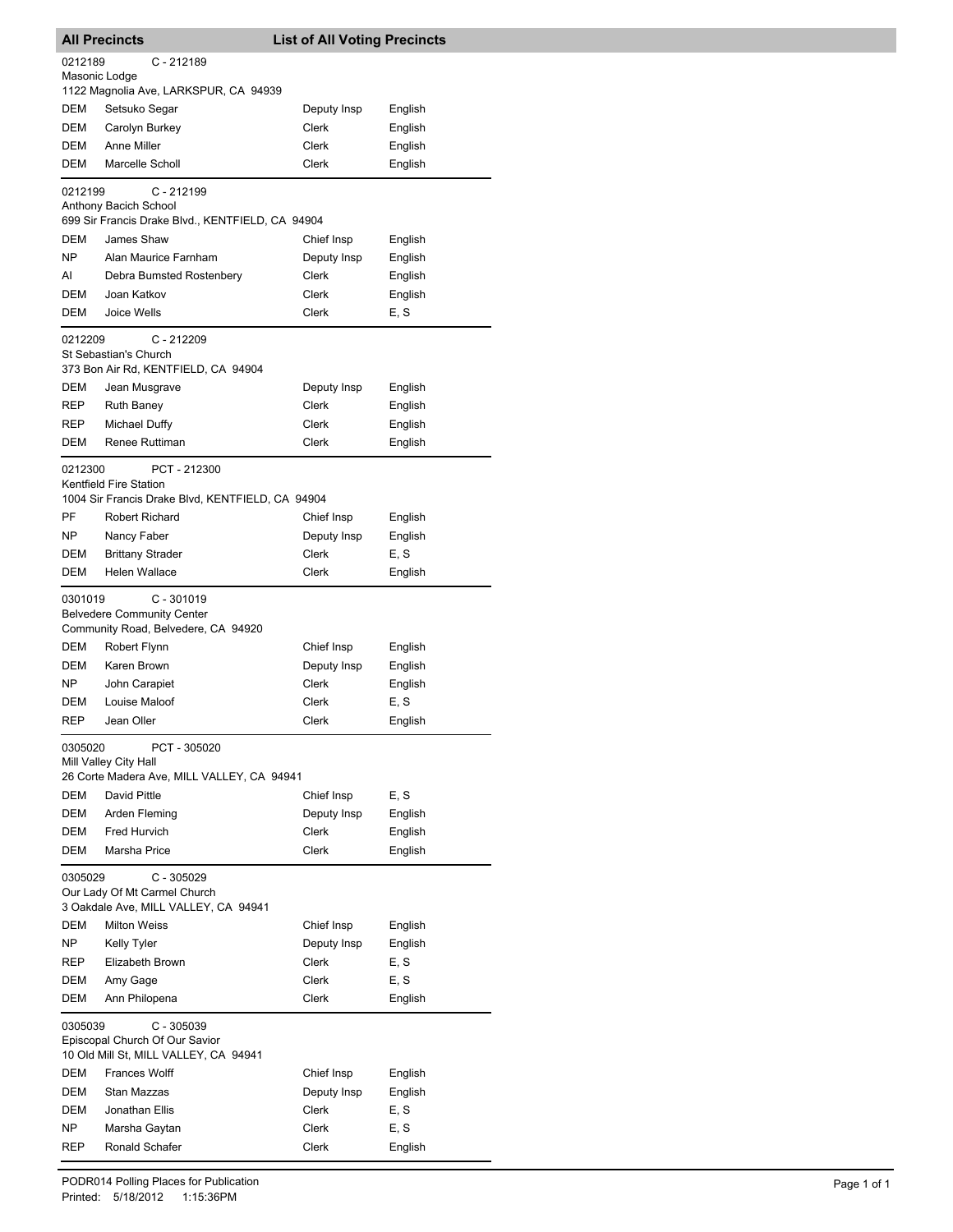|                         | <b>All Precincts</b>                                                                     | <b>List of All Voting Precincts</b> |         |
|-------------------------|------------------------------------------------------------------------------------------|-------------------------------------|---------|
| 0305049<br>Park School  | $C - 305049$                                                                             |                                     |         |
|                         | 360 E. Blithedale Ave, Mill Valley, CA 94941-2140                                        |                                     |         |
| REP                     | Barbara Morgan                                                                           | Chief Insp                          | English |
| REP                     | Carolyn Heyder                                                                           | Deputy Insp                         | English |
| DEM                     | Lawrence Anderson                                                                        | Clerk                               | E, S    |
|                         | Vonda Riley                                                                              | Clerk                               | English |
| REP                     | Sally Simpson                                                                            | Clerk                               | English |
| 0305059<br>Park School  | $C - 305059$                                                                             |                                     |         |
|                         | 360 E. Blithedale Ave, Mill Valley, CA 94941-2140                                        |                                     |         |
| DEM                     | Edward William Tuescher Jr                                                               | Deputy Insp                         | English |
| DEM                     | Carolyn Gregory                                                                          | Clerk                               | English |
| ΝP                      | Margaret Jett                                                                            | Clerk                               | English |
| NP.                     | Alan Parry                                                                               | Clerk                               | English |
| 0305069                 | $C - 305069$<br>Mill Valley Community Ctr<br>180 Camino Alto, Mill Valley, CA 94941-4603 |                                     |         |
| DEM                     | <b>Frank Luederitz</b>                                                                   | Chief Insp                          | English |
| ΝP                      | Thomas Wang                                                                              | Deputy Insp                         | English |
| DEM                     | Mary Bizzarri                                                                            | Clerk                               | English |
| REP                     | Elinor Franchetti                                                                        | Clerk                               | English |
| REP                     | Ursula Kerr                                                                              | Clerk                               | English |
| 0305079                 | $C - 305079$<br>Mill Valley Community Ctr<br>180 Camino Alto, Mill Valley, CA 94941-4603 |                                     |         |
| DEM                     | Marina Troost                                                                            | Deputy Insp                         | E, S    |
| DEM                     | Lynn Breger                                                                              | Clerk                               | English |
| NP.                     | Prabha Jhamb                                                                             | Clerk                               | English |
| DEM                     | <b>Marie Simmons</b>                                                                     | Clerk                               | English |
| 0305089<br>The Redwoods | $C - 305089$<br>40 Camino Alto, MILL VALLEY, CA 94941                                    |                                     |         |
| REP                     | Robert Gonzalez                                                                          | Chief Insp                          | English |
| DEM                     | Amy Andrews                                                                              | Deputy Insp                         | English |
| DEM                     | <b>Connaitre Chateaubriant</b>                                                           | Clerk                               | English |
| REP                     | Terry Graham                                                                             | Clerk                               | E, S    |
| DEM                     | Genevieve Sorensen                                                                       | Clerk                               | English |
| 0310099                 | $C - 310099$<br>Sausalito City Hall<br>420 Litho Street, SAUSALITO, CA 94965             |                                     |         |
| DEM                     | Annelouise Elkington                                                                     | Chief Insp                          | English |
| REP                     | Marysia Kolipinski                                                                       | Deputy Insp                         | E, S    |
| NΡ                      | Mark Joseph Hagan                                                                        | Clerk                               | English |
| REP                     | Monika Kolipinski                                                                        | Clerk                               | E, S    |
| REP                     | Zofia Kolipinski                                                                         | <b>Clerk</b>                        | English |
| 0310109                 | $C - 310109$<br>Sausalito Women's Club<br>120 Central Ave, Sausalito, CA 94965           |                                     |         |
| DEM                     | Louise Dzimian                                                                           | Chief Insp                          | English |
| DEM                     | Aaron Falkenbach                                                                         | Deputy Insp                         | English |
| DEM                     | <b>Gale Brewer</b>                                                                       | Clerk                               | English |
| DEM                     | Robin Halpern                                                                            | Clerk                               | E, S    |
| DEM                     | Joseph Jeremy                                                                            | Clerk                               | English |
|                         |                                                                                          |                                     |         |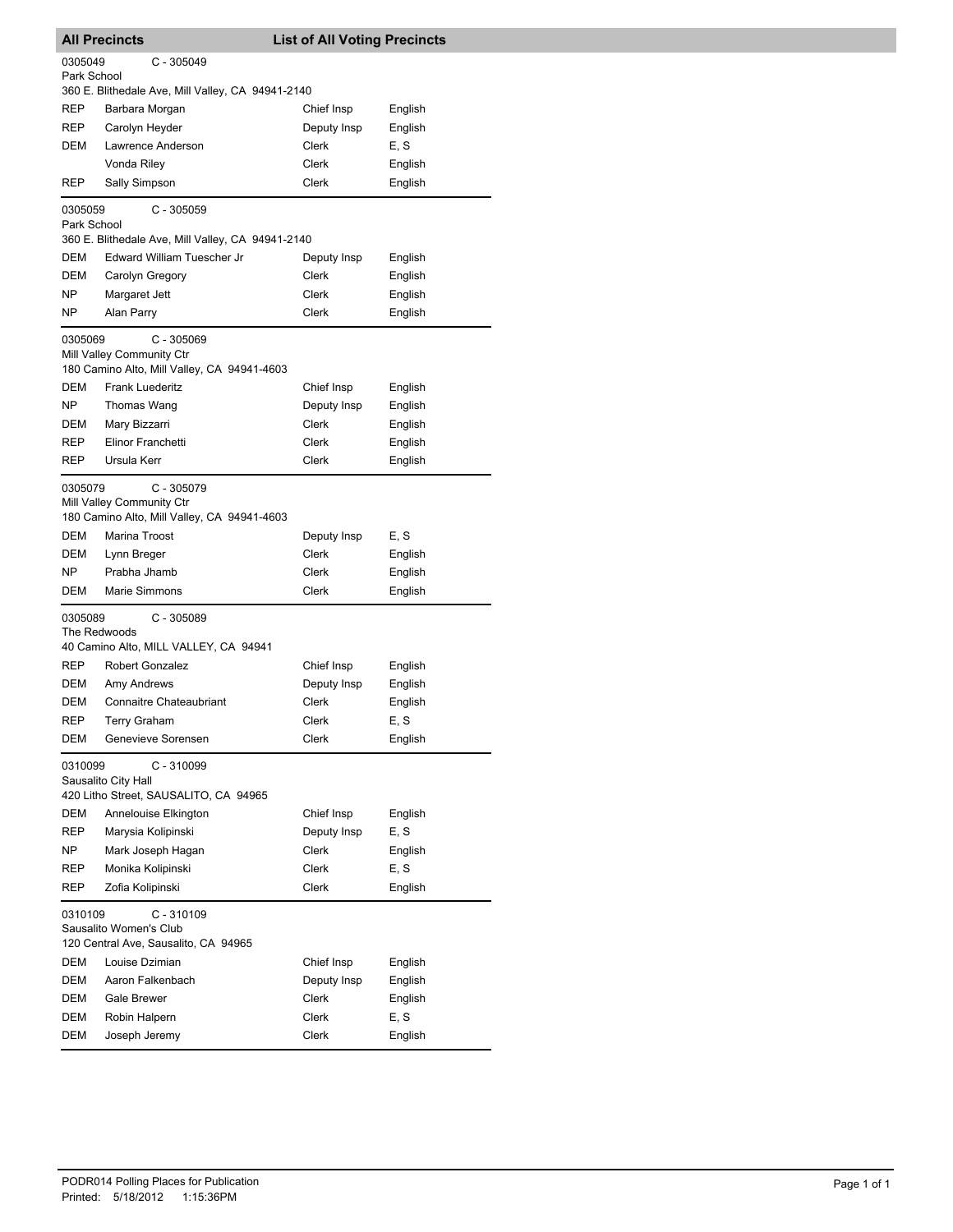|                        | <b>All Precincts</b>                                    | <b>List of All Voting Precincts</b> |             |         |
|------------------------|---------------------------------------------------------|-------------------------------------|-------------|---------|
| 0310119                | C - 310119                                              |                                     |             |         |
|                        | Sausalito City Hall                                     |                                     |             |         |
|                        | 420 Litho Street, SAUSALITO, CA 94965                   |                                     |             |         |
| REP                    | <b>Carlys Phillips</b>                                  |                                     | Deputy Insp | English |
| REP                    | <b>Charles Donald</b>                                   |                                     | Clerk       | English |
| REP                    | Patricia Finnegan                                       |                                     | Clerk       | English |
| DEM                    | Mary Jane Westphal                                      |                                     | Clerk       | English |
| 0310410                | PCT - 310410                                            |                                     |             |         |
|                        | Star Of Sea Catholic Church                             |                                     |             |         |
|                        | 180 Harrison Ave, Sausalito, CA 94965                   |                                     |             |         |
| REP                    | Marie Farley                                            |                                     | Chief Insp  | English |
| REP                    | Jean Comerford                                          |                                     | Deputy Insp | English |
| AI                     | Mary Christman-Phelps                                   |                                     | Clerk       | English |
| DEM                    | Alan Levinson                                           |                                     | Clerk       | English |
| 0311129                | $C - 311129$                                            |                                     |             |         |
| Del Mar School         |                                                         |                                     |             |         |
|                        | 105 Avenida Miraflores, Tiburon, CA 94920               |                                     |             |         |
| DEM                    | Arnold Gallegos                                         |                                     | Chief Insp  | E, S    |
| DEM                    | Mary Christiansen                                       |                                     | Deputy Insp | English |
| DEM                    | Ann Donlan                                              |                                     | Clerk       | English |
| <b>DEM</b>             | <b>Theodore Kraus</b>                                   |                                     | Clerk       | English |
|                        | Opal Merlati                                            |                                     | Clerk       | English |
| 0311139                | $C - 311139$                                            |                                     |             |         |
| <b>Bel Aire School</b> |                                                         |                                     |             |         |
|                        | 277 Karen Way, TIBURON, CA 94920                        |                                     |             |         |
| REP                    | <b>Walter Strakosch</b>                                 |                                     | Chief Insp  | English |
| REP                    | Mary Bowles                                             |                                     | Deputy Insp | English |
| DEM                    | Lucy Arias                                              |                                     | Clerk       | E, S    |
| REP                    | Cynthia Duncan                                          |                                     | Clerk       | English |
| DEM                    | Aviva Shane                                             |                                     | Clerk       | English |
| 0311149                | C - 311149                                              |                                     |             |         |
|                        | <b>Tiburon Town Hall</b>                                |                                     |             |         |
| <b>GRN</b>             | 1505 Tiburon Blvd, Tiburon, CA 94920<br>Mark Williamson |                                     |             |         |
|                        | Sandra Macleod White                                    |                                     | Chief Insp  | English |
| AI                     |                                                         |                                     | Deputy Insp | English |
| REP                    | Nicole Mac Donald                                       |                                     | Clerk       | English |
| DEM                    | Ronald Skellenger                                       |                                     | Clerk       | English |
| DEM                    | <b>Ruth Stotter</b>                                     |                                     | Clerk       | English |
| 0311159                | $C - 311159$                                            |                                     |             |         |
|                        | <b>Tiburon Town Hall</b>                                |                                     |             |         |
|                        | 1505 Tiburon Blvd, Tiburon, CA 94920                    |                                     |             |         |
| DEM                    | Karin Hern                                              |                                     | Deputy Insp | E, S    |
| DEM                    | Gregory Arkus                                           |                                     | Clerk       | English |
| NP.                    | Elizabeth De Tomasi<br>Frances Wilson                   |                                     | Clerk       | English |
| DEM                    |                                                         |                                     | Clerk       | English |
| 0311520                | PCT - 311520                                            |                                     |             |         |
| Del Mar School         |                                                         |                                     |             |         |
|                        | 105 Avenida Miraflores, Tiburon, CA 94920               |                                     |             |         |
| DEM                    | John Hermansky                                          |                                     | Deputy Insp | English |
| NP.                    | Savina Foglia                                           |                                     | Clerk       | E, S    |
| REP                    | <b>Sharon Terrill</b>                                   |                                     | Clerk       | English |
| 0312169                | $C - 312169$                                            |                                     |             |         |
|                        | Marin Amateur Radio Club                                |                                     |             |         |
|                        | 27 Shell Rd, MILL VALLEY, CA 94941                      |                                     |             |         |
| DEM                    | Alan Hersh                                              |                                     | Chief Insp  | English |
| DEM                    | John Kraus                                              |                                     | Deputy Insp | English |
| DEM                    | Francis Attanasio                                       |                                     | Clerk       | English |
| NΡ                     | <b>Richard Riopelle</b>                                 |                                     | Clerk       | English |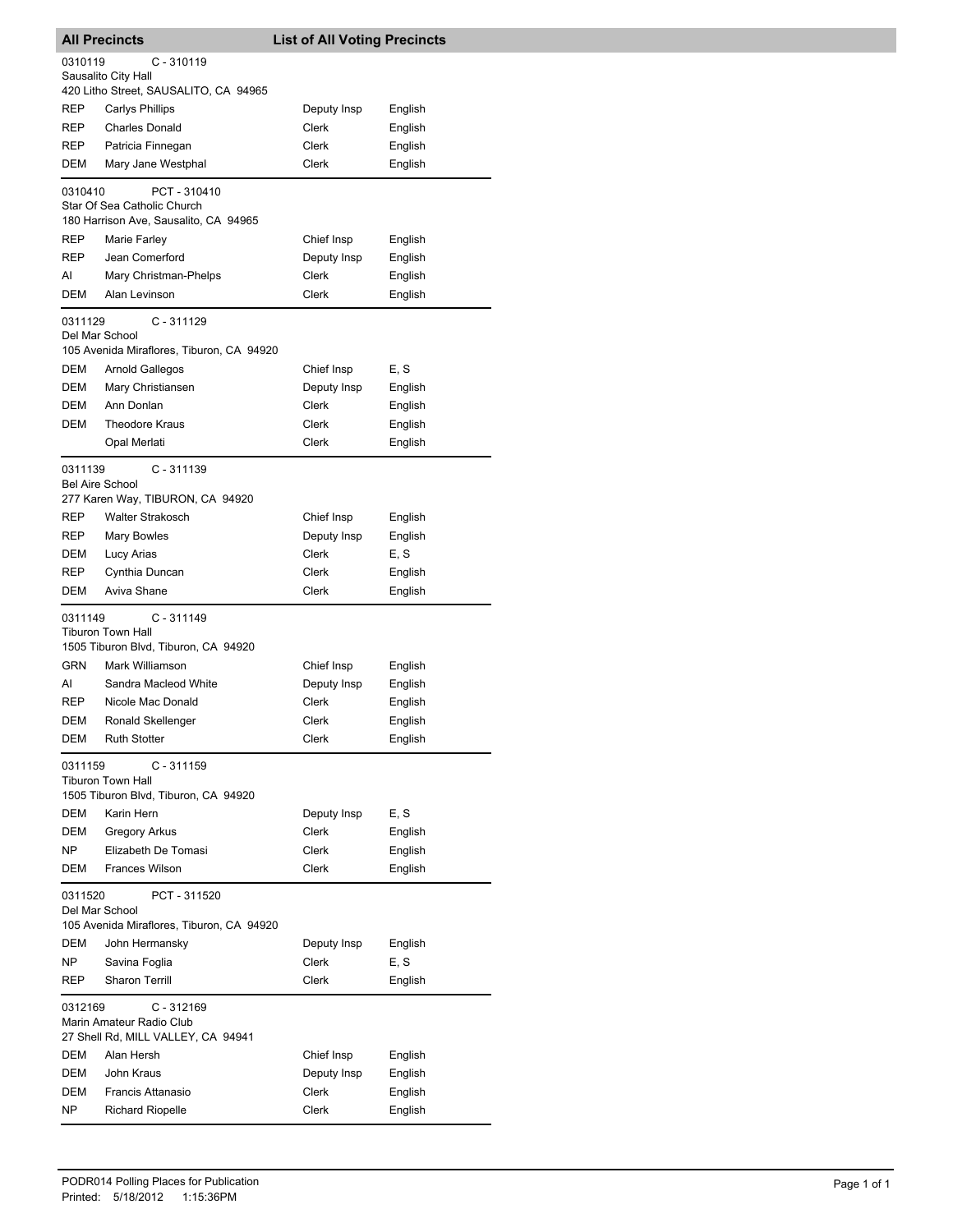| <b>List of All Voting Precincts</b><br><b>All Precincts</b> |                                                                                                                      |              |         |
|-------------------------------------------------------------|----------------------------------------------------------------------------------------------------------------------|--------------|---------|
| 0312179                                                     | $C - 312179$                                                                                                         |              |         |
|                                                             | <b>Tam Valley Community Ctr</b>                                                                                      |              |         |
|                                                             | 203 Marin Ave, Mill Valley, CA 94941-4068                                                                            |              |         |
| DEM                                                         | Lynn Eichinger                                                                                                       | Chief Insp   | English |
| <b>DEM</b>                                                  | Joann Mannion                                                                                                        | Deputy Insp  | English |
| NP                                                          | Eileen Duane                                                                                                         | Clerk        | English |
| REP                                                         | Donald Potter                                                                                                        | Clerk        | English |
| DEM                                                         | Sheila Whittle                                                                                                       | Clerk        | English |
| 0312180                                                     | PCT - 312180<br>Almonte Improvement Club<br>Almonte & Wisteria Way, Mill Valley, CA 94941-4138                       |              |         |
| DEM                                                         | <b>Stephine Wells</b>                                                                                                | Deputy Insp  | E, S    |
| REP                                                         | Fredericka Cobey                                                                                                     | Clerk        | English |
| DEM                                                         | Nahid Kasra                                                                                                          | Clerk        | English |
| 0312189<br><b>REP</b>                                       | $C - 312189$<br>Almonte Improvement Club<br>Almonte & Wisteria Way, Mill Valley, CA 94941-4138<br>David Porter Jones | Chief Insp   | English |
| <b>DEM</b>                                                  | <b>Hillair Bell</b>                                                                                                  | Deputy Insp  | English |
| DEM                                                         | Lin Chase                                                                                                            | <b>Clerk</b> | English |
| DEM                                                         | James Hill                                                                                                           | Clerk        | English |
| DEM                                                         | <b>Adrian Thomas</b>                                                                                                 | Clerk        | English |
|                                                             |                                                                                                                      |              |         |
| 0312199                                                     | $C - 312199$<br>Tam Valley Community Ctr<br>203 Marin Ave, Mill Valley, CA 94941-4068                                |              |         |
| DEM                                                         | James Kasper                                                                                                         | Deputy Insp  | English |
| DEM                                                         | Phoebe Raymond                                                                                                       | Clerk        | English |
| DEM                                                         | Jon Snyder                                                                                                           | Clerk        | English |
| REP                                                         | Marilyn Sugimura                                                                                                     | Clerk        | English |
| 0312209                                                     | $C - 312209$<br><b>Tam Valley Community Ctr</b><br>203 Marin Ave, Mill Valley, CA 94941-4068                         |              |         |
| DEM                                                         | James Adams                                                                                                          | Deputy Insp  | English |
| NP                                                          | <b>Beth Brandes</b>                                                                                                  | Clerk        | English |
| REP                                                         | <b>Byron Fox</b>                                                                                                     | Clerk        | English |
| REP                                                         | Michael Maguire                                                                                                      | Clerk        | English |
| 0312219                                                     | C - 312219<br>Marguerita C. Johnson Senior Center                                                                    |              |         |
|                                                             | 640 Drake Ave, Marin City, CA 94965                                                                                  |              |         |
| DEM                                                         | Dodie Goldberg                                                                                                       | Chief Insp   | English |
| DEM                                                         | Linda Agapekian                                                                                                      | Deputy Insp  | E, S    |
| DEM                                                         | Donald Haaga                                                                                                         | <b>Clerk</b> | English |
| AI                                                          | <b>Isaiah Wallace</b>                                                                                                | Clerk        | English |
| 0312229                                                     | $C - 312229$<br>Marguerita C. Johnson Senior Center                                                                  |              |         |
|                                                             | 640 Drake Ave, Marin City, CA 94965                                                                                  |              |         |
| DEM                                                         | Ava Tate                                                                                                             | Deputy Insp  | English |
| DEM                                                         | <b>Sheryl Mathis</b>                                                                                                 | Clerk        | English |
| DEM                                                         | <b>Monica Merkins</b>                                                                                                | Clerk        | E, S    |
| <b>GRN</b>                                                  | Eric Overholt                                                                                                        | Clerk        | English |
| 0312239                                                     | $C - 312239$<br>Tiburon Baptist Church<br>445 Greenwood Beach Rd, TIBURON, CA 94920                                  |              |         |
| DEM                                                         | Susan Schmidt                                                                                                        | Chief Insp   | English |
| DEM                                                         | Tonya Ann Bjornson                                                                                                   | Deputy Insp  | English |
| DEM                                                         | John Driscoll                                                                                                        | Clerk        | English |
| DEM                                                         | <b>Traute Eckersdorff</b>                                                                                            | Clerk        | English |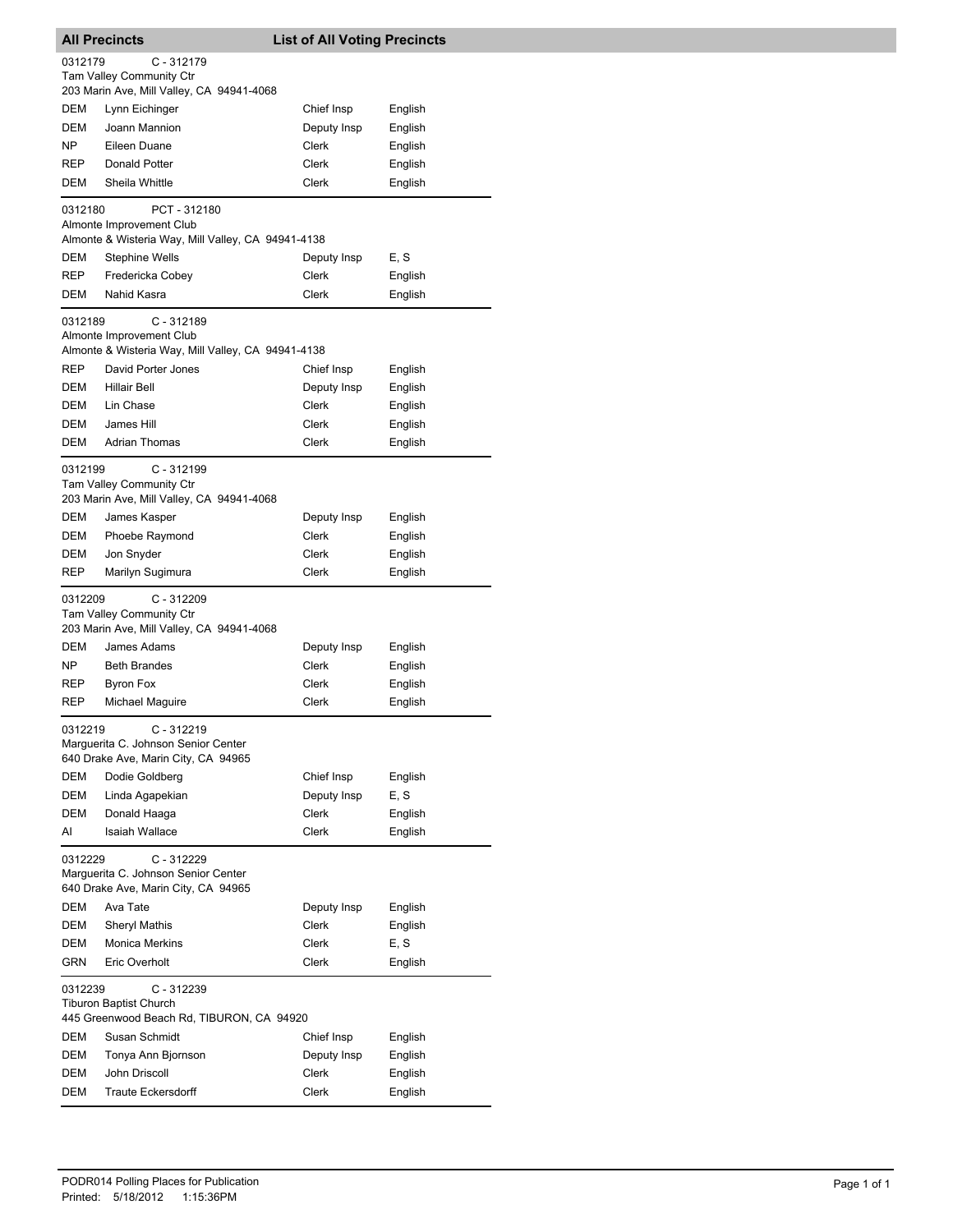|                        | <b>All Precincts</b>                                                                        | <b>List of All Voting Precincts</b> |         |
|------------------------|---------------------------------------------------------------------------------------------|-------------------------------------|---------|
| 0312249                | $C - 312249$                                                                                |                                     |         |
|                        | So Marin Fire Protection Dist                                                               |                                     |         |
|                        | 308 Reed Blvd, MILL VALLEY, CA 94941                                                        |                                     |         |
| DEM                    | Elizabeth Bikle                                                                             | Chief Insp                          | English |
| <b>DEM</b>             | <b>Christine Bikle</b>                                                                      | Deputy Insp                         | English |
| DEM                    | Gloria Di Biase                                                                             | Clerk                               | English |
| NP                     | <b>Beverly Kern</b>                                                                         | Clerk                               | English |
| REP                    | Susan Murphy                                                                                | Clerk                               | English |
| 0312259                | C - 312259                                                                                  |                                     |         |
| <b>Bel Aire School</b> |                                                                                             |                                     |         |
|                        | 277 Karen Way, TIBURON, CA 94920                                                            |                                     |         |
| NP                     | Priscilla Wanat                                                                             | Deputy Insp                         | English |
| DEM                    | Barbara Galyen                                                                              | Clerk                               | English |
| NP                     | Craig Weldon                                                                                | Clerk                               | English |
| 0312370                | PCT - 312370<br><b>Tiburon Baptist Church</b><br>445 Greenwood Beach Rd, TIBURON, CA 94920  |                                     |         |
| NP                     | Marcia Felton                                                                               | Deputy Insp                         | English |
| DEM                    | Susan Browne                                                                                | Clerk                               | E, S    |
| DEM                    | <b>Bernice Rollin</b>                                                                       | Clerk                               | English |
| <b>REP</b>             | Margarita Steinhorst                                                                        | Clerk                               | E, S    |
| 0402019                | $C - 402019$<br>Corte Madera Recreation Center<br>Tamalpais Dr, Corte Madera, CA 94925-1561 |                                     |         |
| NP                     | James Moore                                                                                 | Deputy Insp                         | English |
| DEM                    | Raymond Donohue                                                                             | Clerk                               | English |
| DEM                    | David Moore                                                                                 | Clerk                               | English |
| REP                    | Virginia Moore                                                                              | Clerk                               | English |
| 0402029                | $C - 402029$<br>Corte Madera Recreation Center<br>Tamalpais Dr, Corte Madera, CA 94925-1561 |                                     |         |
| DEM                    | Sireah Mc Neill                                                                             | Deputy Insp                         | English |
| DEM                    | Nancy Davis                                                                                 | Clerk                               | English |
| DEM                    | Fred S Seiden                                                                               | Clerk                               | English |
| DEM                    | Rosalind S Seiden                                                                           | Clerk                               | English |
| 0402039                | $C - 402039$<br>Aegis Of Corte Madera<br>5555 Paradise Dr, Corte Madera, CA 94925-1800      |                                     |         |
| DEM                    | Karen Kosola                                                                                | Deputy Insp                         | English |
| <b>REP</b>             | Alberta Damas                                                                               | Clerk                               | English |
| REP                    | <b>Stanley Damas</b>                                                                        | Clerk                               | English |
| DEM                    | Siv Hood                                                                                    | Clerk                               | English |
| 0402049                | C - 402049<br>Aegis Of Corte Madera<br>5555 Paradise Dr, Corte Madera, CA 94925-1800        |                                     |         |
| NΡ                     | Galina Rumennik                                                                             | Chief Insp                          | English |
| DEM                    | <b>Christine Daniels</b>                                                                    | Deputy Insp                         | English |
| DEM                    | <b>Beverly Cupp</b>                                                                         | Clerk                               | English |
| DEM                    | Ann Lunder                                                                                  | Clerk                               | English |
| NP.                    | Ruth Moran                                                                                  | Clerk                               | English |
| 0402230                | PCT - 402230<br>Corte Madera Recreation Center<br>Tamalpais Dr, Corte Madera, CA 94925-1561 |                                     |         |
| DEM                    | <b>Andrew Rusting</b>                                                                       | Chief Insp                          | English |
| REP                    | Erica Jordan                                                                                | Deputy Insp                         | English |
| DEM                    | Roger Reynolds                                                                              | Clerk                               | English |
| REP                    | James Robinson                                                                              | Clerk                               | English |
| NΡ                     | Laura Rowe-Richards                                                                         | Clerk                               | English |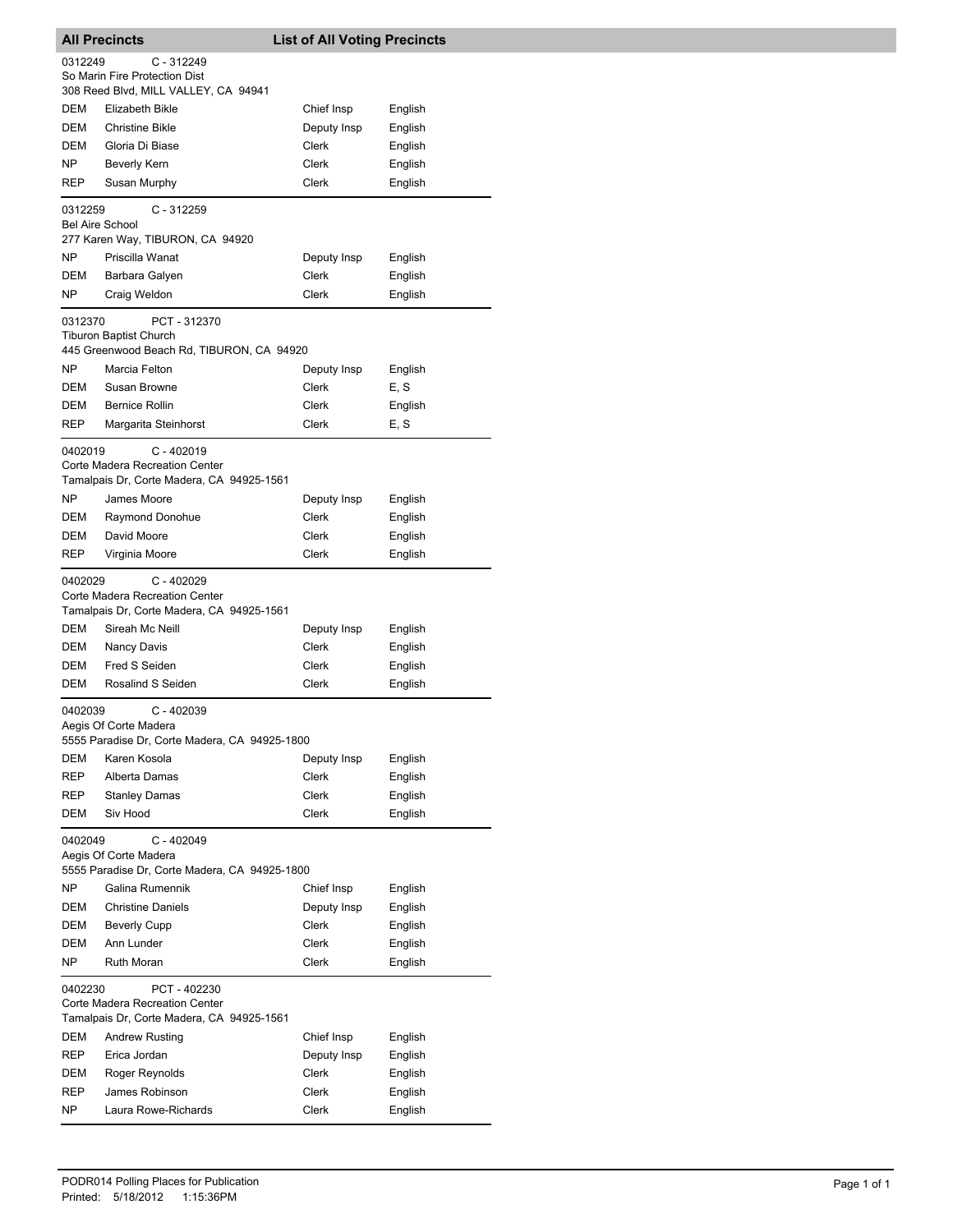|                           | <b>All Precincts</b>                                                                           | <b>List of All Voting Precincts</b> |                    |  |
|---------------------------|------------------------------------------------------------------------------------------------|-------------------------------------|--------------------|--|
| 0404059                   | C - 404059<br><b>Larkspur Recreation Department</b><br>240 Doherty Drive, Larkspur, CA 94939   |                                     |                    |  |
| DEM                       | <b>Robert Phillips</b>                                                                         | Deputy Insp                         | English            |  |
| DEM                       | Patricia Becker                                                                                | Clerk                               | English            |  |
|                           | Stella Torrez                                                                                  | Clerk                               | English            |  |
| 0404069<br>Cape Marin     | $C - 404069$                                                                                   |                                     |                    |  |
|                           | Laderman Lane, Greenbrae, CA 94904-2482                                                        |                                     |                    |  |
| DEM                       | Debora Busse                                                                                   | Deputy Insp                         | E, S               |  |
| <b>DEM</b>                | Monika Nimeh                                                                                   | Clerk                               | English            |  |
| NΡ                        | Timothy O Keefe                                                                                | Clerk                               | English            |  |
| 0406079                   | C - 406079<br><b>Pleasant Valley School</b><br>755 Sutro Ave, Novato, CA 94947                 |                                     |                    |  |
| DEM                       | John Irvine                                                                                    | Chief Insp                          | English            |  |
| DEM                       | Paul Shermantine                                                                               | Deputy Insp                         | English            |  |
|                           | Rodney Levitt                                                                                  | Clerk                               | English            |  |
| DEM                       | Dave Skavland                                                                                  | Clerk                               | English            |  |
| DEM                       | Rosemarie Walwyn                                                                               | Clerk                               | E, S               |  |
|                           | 0406089<br>$C - 406089$<br>All Saints Lutheran Church<br>2 San Marin Dr, Novato, CA 94945-1118 |                                     |                    |  |
| REP                       | <b>Margaret Mueller</b>                                                                        | Chief Insp                          | English            |  |
| DEM                       | <b>Christine Mahaffy</b>                                                                       | Deputy Insp                         | English            |  |
|                           | Tatiana Michelle Aguilar                                                                       | Clerk                               | E, S               |  |
| <b>REP</b>                | Steven Dollison                                                                                | Clerk                               | English            |  |
| DEM                       | James Rolka                                                                                    | Clerk                               | English            |  |
| 0406140                   | PCT-406140<br>Wild Horse Valley Clubhouse<br>110 Wild Horse Valley Dr, NOVATO, CA 94947        |                                     |                    |  |
| DEM                       | George Wathen                                                                                  | Deputy Insp                         | English            |  |
|                           | <b>Christopher Cooke</b>                                                                       | Clerk                               | English            |  |
| DEM<br>DEM                | <b>Rita Kiesow</b><br>Robert Semple                                                            | Clerk<br><b>Clerk</b>               | English<br>English |  |
|                           |                                                                                                |                                     |                    |  |
| 0406170<br>Sinaloa School | PCT - 406170<br>2045 Vineyard Rd, Novato, CA 94947-3810                                        |                                     |                    |  |
| <b>REP</b>                | Ralph Schaber                                                                                  | Chief Insp                          | English            |  |
| DEM                       | Jill Gregoire                                                                                  | Deputy Insp                         | English            |  |
|                           | Lauren Crystal Parsons                                                                         | Clerk                               | English            |  |
| REP                       | John Trumbull                                                                                  | Clerk                               | English            |  |
| DEM                       | Susan Trumbull                                                                                 | Clerk                               | English            |  |
| 0406190                   | PCT-406190<br>Open Door Christian Church<br>1915 Novato Blvd, Novato, CA 94947                 |                                     |                    |  |
| DEM                       | Jennifer Welsch                                                                                | Chief Insp                          | English            |  |
| DEM                       | <b>Richard Abold</b>                                                                           | Deputy Insp                         | English            |  |
| DEM                       | Mahmoud Gozashti                                                                               | Clerk                               | E, S               |  |
|                           | Danesna Pryor                                                                                  | Clerk                               | English            |  |
| REF                       | <b>Todd Smith</b>                                                                              | Clerk                               | English            |  |
| 0409099                   | C - 409099<br><b>Pickleweed Community Center</b><br>50 Canal St, SAN RAFAEL, CA 94901          |                                     |                    |  |
| DEM                       | Maria Rodriguez                                                                                | Deputy Insp                         | E, S               |  |
| DEM                       | Carol Jolliffe                                                                                 | Clerk                               | English            |  |
| DEM                       | Mydung Nguyen                                                                                  | Clerk                               | E, V               |  |
| DEM                       | Pamela Torres                                                                                  | Clerk                               | E, S               |  |
|                           |                                                                                                |                                     |                    |  |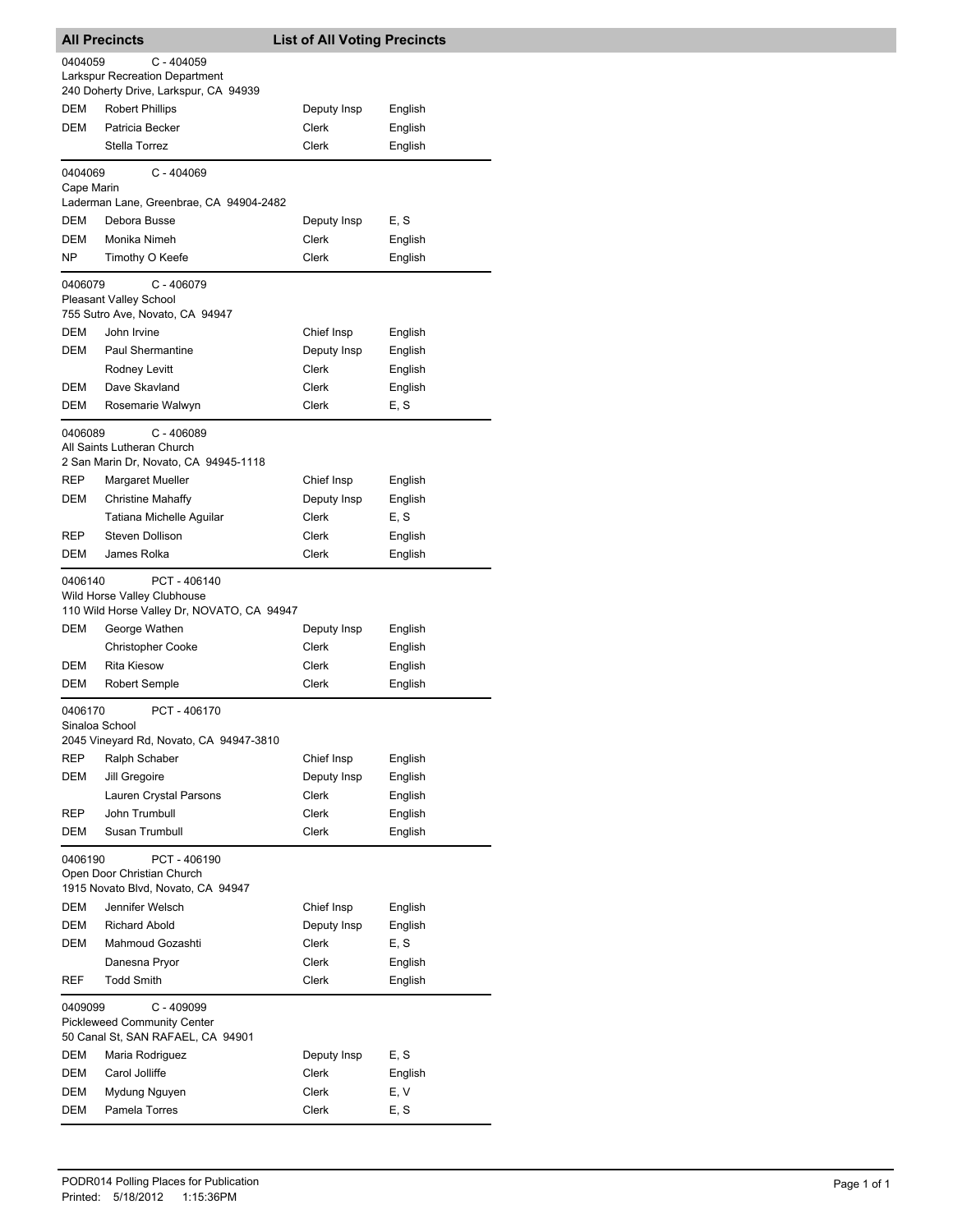| <b>All Precincts</b>                                                                                            |                                                                                                    | <b>List of All Voting Precincts</b> |                    |  |  |
|-----------------------------------------------------------------------------------------------------------------|----------------------------------------------------------------------------------------------------|-------------------------------------|--------------------|--|--|
| 0409500                                                                                                         | PCT - 409500                                                                                       |                                     |                    |  |  |
|                                                                                                                 | <b>Pickleweed Community Center</b>                                                                 |                                     |                    |  |  |
|                                                                                                                 | 50 Canal St, SAN RAFAEL, CA 94901                                                                  |                                     |                    |  |  |
| DEM                                                                                                             | Carol Staley                                                                                       | Chief Insp                          | English            |  |  |
| GRN.                                                                                                            | Duncan Mac Swain                                                                                   | Deputy Insp                         | E, S               |  |  |
| GRN                                                                                                             | Janice Gay                                                                                         | Clerk                               | E, S               |  |  |
| DEM                                                                                                             | <b>Teresa Marquez</b>                                                                              | Clerk                               | E, S               |  |  |
| 0412010                                                                                                         | PCT-412010                                                                                         |                                     |                    |  |  |
|                                                                                                                 | <b>Tomales Regional History Center</b><br>26701 State Route 1, Tomales, CA 94971-0262              |                                     |                    |  |  |
| REP                                                                                                             | Anna Jensen                                                                                        | Chief Insp                          | English            |  |  |
| REP                                                                                                             | Elizabeth Mitchell                                                                                 | Deputy Insp                         | English            |  |  |
| DEM                                                                                                             | Alyce Perucchi                                                                                     | Clerk                               | English            |  |  |
| NΡ                                                                                                              | Kathleen Sartori                                                                                   | Clerk                               | English            |  |  |
| 0412040<br>Nicasio School                                                                                       | PCT-412040<br>5555 Nicasio Valley Rd, Nicasio, CA 94946                                            |                                     |                    |  |  |
| <b>DEM</b>                                                                                                      | Kimberly Wallach                                                                                   | Chief Insp                          | English            |  |  |
| DEM                                                                                                             | Mimi Lewis                                                                                         | Deputy Insp                         | English            |  |  |
| NP.                                                                                                             | Priscilla Troy                                                                                     | Clerk                               | English            |  |  |
| DEM                                                                                                             | Antonia Van Becker                                                                                 | Clerk                               | English            |  |  |
|                                                                                                                 | PCT-412080<br>0412080<br>Wild Horse Valley Clubhouse<br>110 Wild Horse Valley Dr, NOVATO, CA 94947 |                                     |                    |  |  |
| DEM                                                                                                             | George Minor                                                                                       | Chief Insp                          | English            |  |  |
| DEM                                                                                                             | James Lamb                                                                                         | Deputy Insp                         | English            |  |  |
| DEM                                                                                                             | Judith Chaffee                                                                                     | Clerk                               | English            |  |  |
| DEM                                                                                                             | Lane Yee                                                                                           | Clerk                               | English            |  |  |
|                                                                                                                 | $C - 412109$<br>0412109<br>Pt. Reyes Fire Station<br>4th & B St, Point Reyes, CA 94956             |                                     |                    |  |  |
| GRN                                                                                                             | Christopher Lish                                                                                   | Chief Insp                          | E.S                |  |  |
| DEM                                                                                                             | Susan Lincoln                                                                                      | Deputy Insp                         | English            |  |  |
| DEM                                                                                                             | Cindy Knabe                                                                                        | Clerk                               | English            |  |  |
| DEM                                                                                                             | Donald Lloyd                                                                                       | Clerk                               | English            |  |  |
| NP.                                                                                                             | Wynn Miller                                                                                        | Clerk                               | English            |  |  |
| 0412119<br>C - 412119<br>San Geronimo Valley Community Center<br>Sir Francis Drake Blvd, San Geronimo, CA 94963 |                                                                                                    |                                     |                    |  |  |
| NΡ                                                                                                              | David O Connor                                                                                     | Chief Insp                          | English            |  |  |
| DEM                                                                                                             | Thomas Duff                                                                                        | Deputy Insp                         | English            |  |  |
| DEM                                                                                                             | Michael Kotski                                                                                     | Clerk                               | English            |  |  |
| DEM                                                                                                             | Melvyn Wright                                                                                      | Clerk                               | English            |  |  |
| DEM                                                                                                             | Erika Zettl                                                                                        | Clerk                               | English            |  |  |
| 0412129<br>$C - 412129$<br><b>Bolinas Community Center</b><br>Wharf Rd, Bolinas, CA 94924                       |                                                                                                    |                                     |                    |  |  |
| DEM                                                                                                             | Cynthia Ann Rodriguez                                                                              | Chief Insp                          | English            |  |  |
| GRN                                                                                                             | David Cattell                                                                                      | Deputy Insp                         | E, S               |  |  |
| DEM                                                                                                             | Patricia Barton                                                                                    | Clerk                               | English            |  |  |
| NP.                                                                                                             | Arianne Dar                                                                                        | Clerk                               | E, S               |  |  |
| DEM                                                                                                             | Diana Mc Quaid                                                                                     | Clerk                               | E, S               |  |  |
| $C - 412139$<br>0412139<br><b>Stinson Beach Community Center</b><br>30 Belvedere, STINSON BEACH, CA 94970       |                                                                                                    |                                     |                    |  |  |
| DEM<br>DEM                                                                                                      | <b>Bronwen Proust</b>                                                                              | Chief Insp                          | English            |  |  |
| <b>DEM</b>                                                                                                      | Hathaway Watson III<br>Pamela Lichtenwalner                                                        | Deputy Insp<br>Clerk                | English            |  |  |
| NP.                                                                                                             | <b>Michael Shadwick</b>                                                                            | Clerk                               | English<br>English |  |  |
|                                                                                                                 |                                                                                                    |                                     |                    |  |  |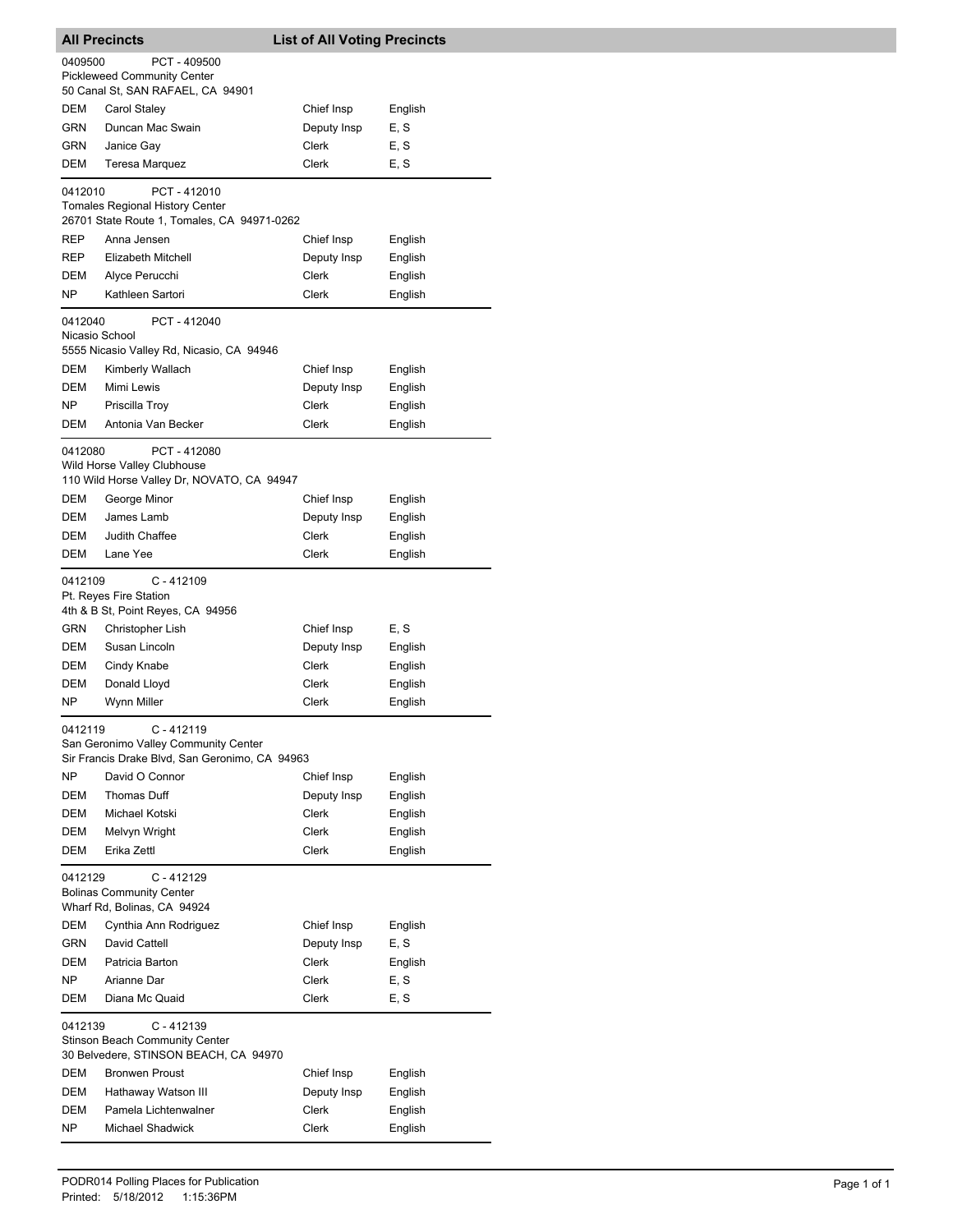|            | <b>All Precincts</b>                                                                              | <b>List of All Voting Precincts</b> |                    |
|------------|---------------------------------------------------------------------------------------------------|-------------------------------------|--------------------|
| 0412149    | $C - 412149$                                                                                      |                                     |                    |
|            | Woodacre Improvement Club                                                                         |                                     |                    |
|            | 1 Garden Way, WOODACRE, CA 94973                                                                  |                                     |                    |
| DEM        | Mary O Brien                                                                                      | Chief Insp                          | English            |
| DEM        | Sherrie Grossi                                                                                    | Deputy Insp                         | English            |
|            | Jack Freckmann                                                                                    | Clerk                               | English            |
| DEM        | Daniel McCormick                                                                                  | Clerk                               | English            |
| DEM        | Kathryn Ospital                                                                                   | Clerk                               | English            |
| 0412159    | $C - 412159$<br>Muir Beach Community Center<br>19 Seacape Dr, Muir Beach, CA 94965                |                                     |                    |
| DEM        | Kathryn Sward                                                                                     | Chief Insp                          | English            |
| REP        | Arlene Robertson                                                                                  | Deputy Insp                         | English            |
| REP        | <b>Gail Quentz</b>                                                                                | Clerk                               | English            |
| NP.        | Lonna Richmond                                                                                    | Clerk                               | English            |
| 0412169    | $C - 412169$<br>Homestead Valley Community Ctr<br>315 Montford Ave, MILL VALLEY, CA 94941         |                                     |                    |
| DEM        | Daniel Lampear                                                                                    | Deputy Insp                         | English            |
| DEM        | Robert Badger                                                                                     | Clerk                               | English            |
| NΡ         | Linda Hill                                                                                        | Clerk                               | E, S               |
| NP.        | Judith Lampear                                                                                    | Clerk                               | English            |
| 0412240    | PCT - 412240<br>Muir Woods Park Community Association<br>40 Ridge Ave, Mill Valley, CA 94941-1783 |                                     |                    |
| NP         | Raya Smith                                                                                        | Chief Insp                          | English            |
| DEM        | Barbara Milton                                                                                    | Deputy Insp                         | English            |
| DEM        | <b>Richard Popson</b>                                                                             | Clerk                               | English            |
| REP        | Mary Raub                                                                                         | Clerk                               | English            |
| 0412300    | PCT-412300<br>Homestead Valley Community Ctr<br>315 Montford Ave, MILL VALLEY, CA 94941           |                                     |                    |
| DEM        |                                                                                                   | Chief Insp                          | English            |
|            | Michael Kenyon                                                                                    |                                     |                    |
| <b>DEM</b> | Annette Blanchard                                                                                 | Deputy Insp                         | English            |
| REP        | David Halvorson                                                                                   | Clerk                               | English            |
| REP        | Josephine Schov                                                                                   | Clerk                               | English            |
| 0412510    | PCT-412510<br><b>Inverness Fire House</b><br>50 Inverness Way, INVERNESS, CA 94937                |                                     |                    |
| REP        | <b>Richard Aston</b>                                                                              | Chief Insp                          | English            |
| REP        | Georgeanne Aston                                                                                  | Deputy Insp                         | English            |
| REP        | James Lerer                                                                                       | <b>Clerk</b>                        | English            |
| DEM        | Jude Vasconcellos                                                                                 | <b>Clerk</b>                        | English            |
| 0506019    | $C - 506019$<br>Novato Fire Station #3<br>65 San Ramon Way, Novato, CA 94945-1638                 |                                     |                    |
| DEM        | Joyce Currell                                                                                     | Chief Insp                          | English            |
| DEM        | Pat U Ren                                                                                         | Deputy Insp                         | English            |
| REP        | Frances E Beretta                                                                                 | Clerk                               | English            |
| REP        | <b>Sharon Hess</b>                                                                                | Clerk                               | English            |
| REP        | Frank U Ren                                                                                       | Clerk                               | English            |
| 0506029    | $C - 506029$<br>No Marin Water District Ofc<br>Redwood Hwy & Rush Creek PI, Novato, CA 94945-2426 |                                     |                    |
| PF         | Cat Woods                                                                                         | Chief Insp                          | English            |
| DEM        | Lee Pogetto                                                                                       | Deputy Insp                         | English            |
| DEM        | Madeleine Andrea Jensen                                                                           | Clerk                               | English            |
| NP.<br>REP | <b>Billy Moor</b><br>Frank Rinaldi                                                                | Clerk<br>Clerk                      | English<br>English |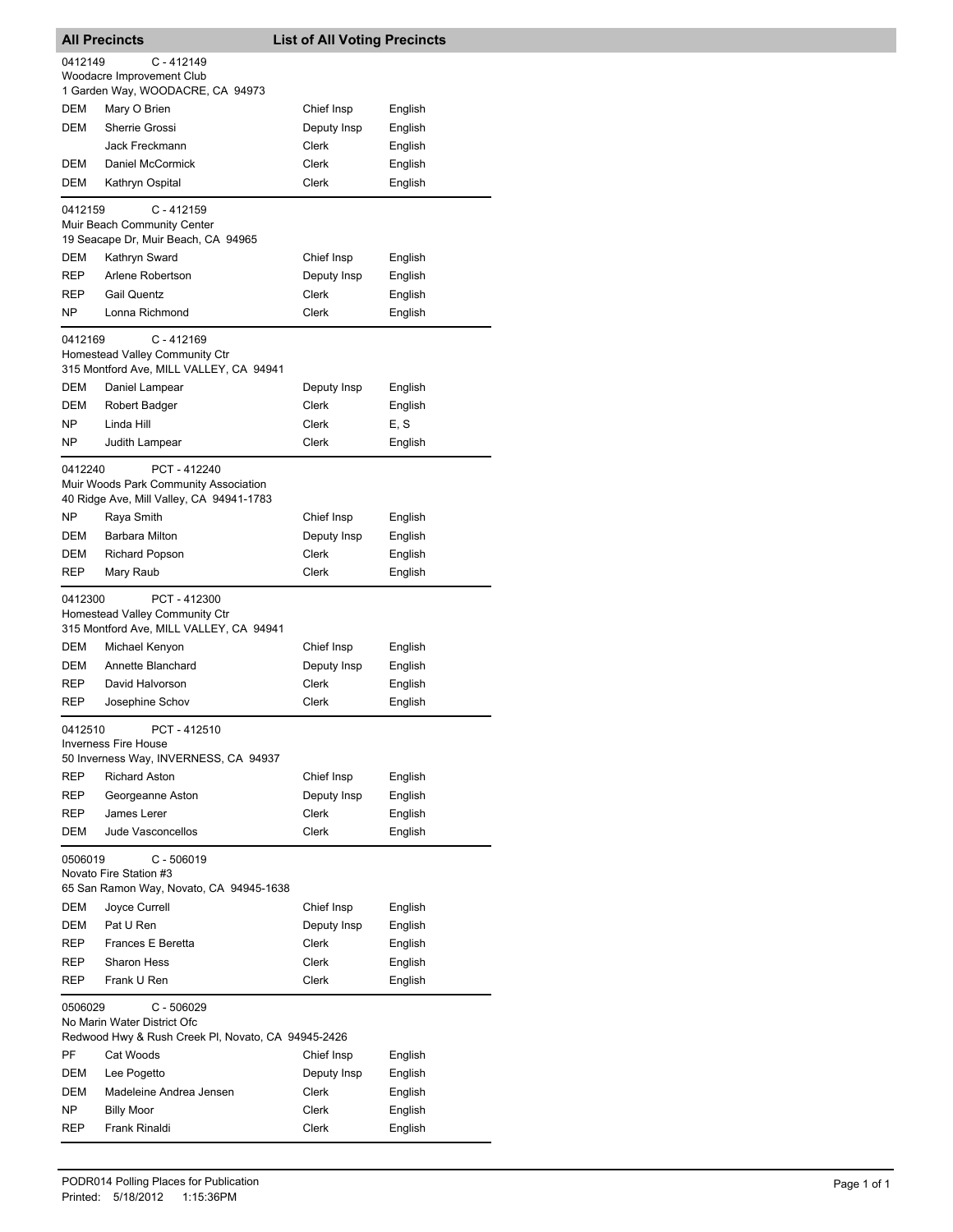| <b>All Precincts</b>    |                                                                                     | <b>List of All Voting Precincts</b> |                 |
|-------------------------|-------------------------------------------------------------------------------------|-------------------------------------|-----------------|
| 0506039                 | C - 506039                                                                          |                                     |                 |
|                         | Seventh Day Adventist Church                                                        |                                     |                 |
|                         | 495 San Marin Dr, Novato, CA 94945-1335                                             |                                     |                 |
| DEM                     | Robert Levin                                                                        | Chief Insp                          | English         |
| <b>REP</b>              | Linda Monaco                                                                        | Deputy Insp                         | English         |
| NP                      | Ernest Beyer                                                                        | Clerk                               | English         |
| DEM                     | Ortensia Gozashti                                                                   | Clerk                               | E, S            |
| DEM                     | Linda Carol Knanishu                                                                | Clerk                               | English         |
| 0506049                 | C - 506049<br>Novato School District Offices                                        |                                     |                 |
|                         | 1015 Seventh St, Novato, CA 94945-2228                                              |                                     |                 |
| DEM                     | Linda Goheen                                                                        | Chief Insp                          | English         |
| DEM                     | <b>Bruce Cochran</b>                                                                | Deputy Insp                         | English         |
| DEM                     | <b>Beatrice Cooper</b>                                                              | Clerk                               | English         |
| <b>REP</b>              | Milena Jurjevich                                                                    | Clerk                               | English         |
| NP.                     | Christina Yee                                                                       | Clerk                               | English         |
| 0506059                 | C - 506059                                                                          |                                     |                 |
|                         | Novato Fire Station #1<br>7025 Redwood Blvd, Novato, CA 94949                       |                                     |                 |
| NP                      | Dennis Sullivan                                                                     | Chief Insp                          | English         |
| DEM                     | Linda Bartlett                                                                      | Deputy Insp                         | English         |
| DEM                     | Sharon Lynn Hogan                                                                   | Clerk                               | English         |
| <b>REP</b>              | Joyce Lenaburg                                                                      | Clerk                               | English         |
| DEM                     | Sisi Semple                                                                         | Clerk                               | English         |
| 0506070                 | PCT - 506070                                                                        |                                     |                 |
|                         | Atria Tamalpais Senior Living                                                       |                                     |                 |
|                         | 853 Tamalpais Ave, NOVATO, CA 94947                                                 |                                     |                 |
| DEM                     | Brian Woodson                                                                       | Chief Insp                          | English         |
| NP                      | <b>Robert Kline</b>                                                                 | Deputy Insp                         | English         |
| DEM                     | <b>Tomaline Hudson</b>                                                              | Clerk                               | English         |
| REP                     | Gretchen Jackson                                                                    | Clerk                               | English         |
| DEM                     | Lois St Sure                                                                        | Clerk                               | English         |
| 0506079                 | $C - 506079$                                                                        |                                     |                 |
|                         | Hill Community Room                                                                 |                                     |                 |
| <b>REF</b>              | 1560 Hill Road, Novato, CA 94947-4002                                               |                                     |                 |
| DEM                     | Michael Harris                                                                      | Chief Insp                          | English         |
|                         | Jaymie Wright<br>Mary Bicknell                                                      | Deputy Insp                         | English         |
| DEM<br>DEM              | Arlene Finn                                                                         | Clerk<br>Clerk                      | E, S<br>English |
| REP                     | Joseph Smith                                                                        | Clerk                               | English         |
|                         |                                                                                     |                                     |                 |
| 0506089<br>Olive School | C - 506089                                                                          |                                     |                 |
|                         | 629 Plum St-park Lot Off Olive, NOVATO, CA 94945                                    |                                     |                 |
| DEM                     | Brenda Gates-Monasch                                                                | Chief Insp                          | English         |
| DEM                     | Michele Keller-Sheehan                                                              | Deputy Insp                         | E, S            |
| DEM                     | Cecile Jonsen                                                                       | Clerk                               | English         |
| REP                     | Diane Schneeweis                                                                    | Clerk                               | English         |
| DEM                     | Jacquelyn Walton                                                                    | Clerk                               | English         |
| 0506099                 | $C - 506099$<br>United Methodist Church<br>1473 South Novato Blvd, NOVATO, CA 94947 |                                     |                 |
| REP                     | Karen Illich                                                                        | Deputy Insp                         | English         |
| DEM                     | Cressida Arnold                                                                     | Clerk                               | English         |
| REP                     | <b>Bonnie Campbell</b>                                                              | Clerk                               | English         |
| DEM                     | Anne Sommer                                                                         | Clerk                               | English         |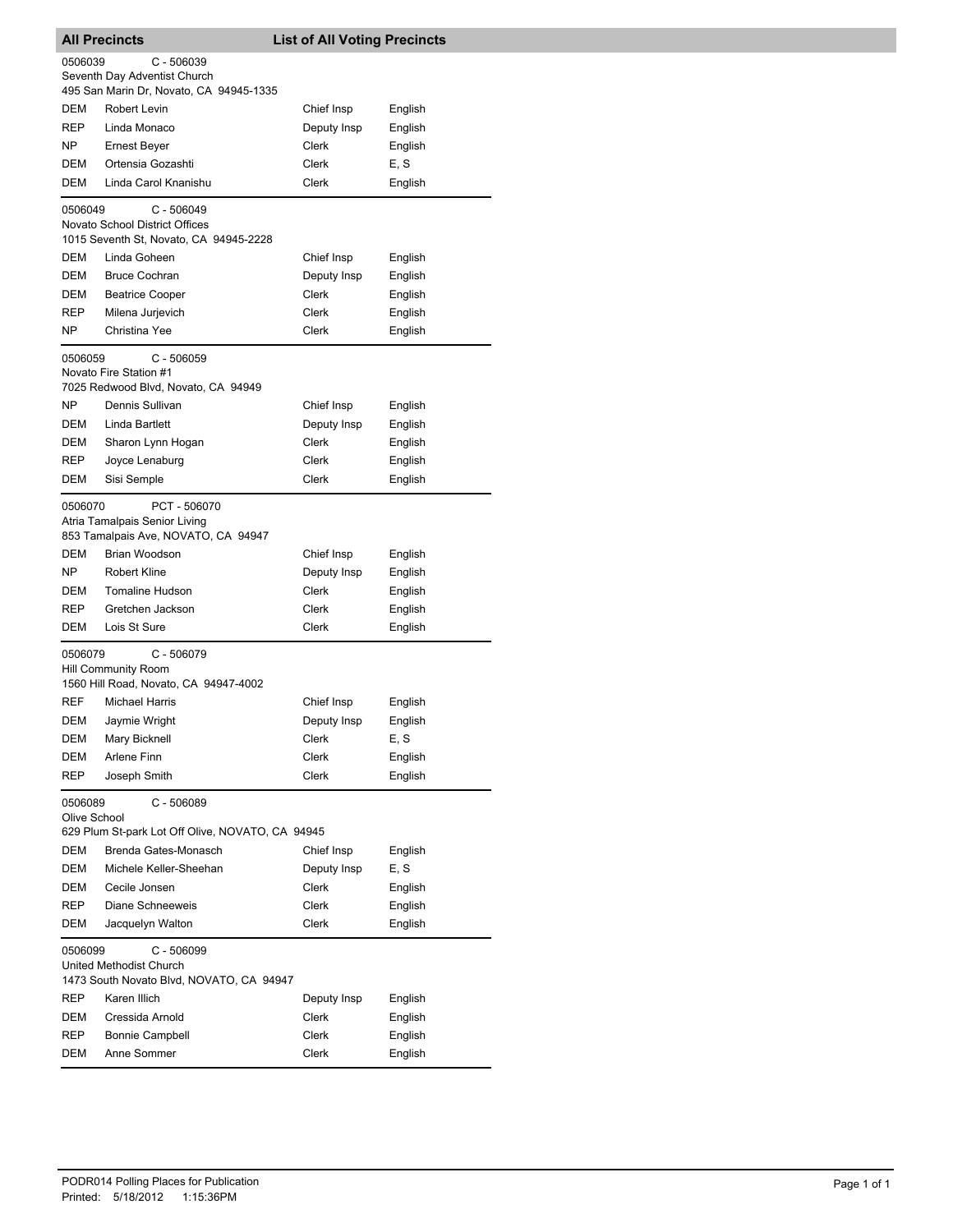| <b>All Precincts</b>                                                                                  |                                                                                     | <b>List of All Voting Precincts</b> |         |  |
|-------------------------------------------------------------------------------------------------------|-------------------------------------------------------------------------------------|-------------------------------------|---------|--|
| 0506109<br>$C - 506109$<br><b>United Methodist Church</b><br>1473 South Novato Blvd, NOVATO, CA 94947 |                                                                                     |                                     |         |  |
| <b>REP</b>                                                                                            | Victor Aguila                                                                       | Deputy Insp                         | E, S    |  |
|                                                                                                       | Maria Aguila Rubio                                                                  | Clerk                               | E, S    |  |
| REP                                                                                                   | Eric Bergquist                                                                      | Clerk                               | English |  |
|                                                                                                       | <b>Brittany Mc Daniel</b>                                                           | Clerk                               | E, S    |  |
|                                                                                                       |                                                                                     |                                     |         |  |
| 0506119                                                                                               | $C - 506119$<br>United Methodist Church<br>1473 South Novato Blvd, NOVATO, CA 94947 |                                     |         |  |
| DEM                                                                                                   | Alana Dubost                                                                        | Chief Insp                          | English |  |
| NP                                                                                                    | Nancy Jones                                                                         | Deputy Insp                         | English |  |
| DEM                                                                                                   | Michele Mizany                                                                      | Clerk                               | English |  |
| DEM                                                                                                   | <b>Edith Simonson</b>                                                               | Clerk                               | English |  |
| DEM                                                                                                   | Joyce Tarlton                                                                       | Clerk                               | English |  |
| 0506129                                                                                               | $C - 506129$<br>Munoz Residence<br>575 Fairway Dr, Novato, CA 94949                 |                                     |         |  |
| DEM                                                                                                   | Alice Munoz                                                                         | Chief Insp                          | English |  |
| REP                                                                                                   | Lucille Douglas                                                                     | Deputy Insp                         | English |  |
| REP                                                                                                   | Jeanne Desmond                                                                      | Clerk                               | English |  |
| REP                                                                                                   | Bonnie Ryan                                                                         | Clerk                               | English |  |
| 0506139                                                                                               | C - 506139<br>Ignacio Hills Apartments<br>431 Ignacio Blvd, Novato, CA 94949        |                                     |         |  |
| NP                                                                                                    | Virginia Welsh                                                                      | Deputy Insp                         | English |  |
| REP                                                                                                   | Ruth Jankowski                                                                      | Clerk                               | English |  |
| DEM                                                                                                   | Leslie Purdy                                                                        | Clerk                               | English |  |
| REP                                                                                                   | Diane Serdengecti                                                                   | Clerk                               | English |  |
| 0506140                                                                                               | PCT - 506140<br>Presbyterian Church Of Novato<br>710 Wilson Ave, Novato, CA 94947   |                                     |         |  |
| NΡ                                                                                                    | <b>Barbara Trites</b>                                                               | Deputy Insp                         | English |  |
| REP                                                                                                   | Dennis Crinnion                                                                     | Clerk                               | English |  |
|                                                                                                       | Karl Franz Pfeifer                                                                  | Clerk                               | English |  |
| DEM                                                                                                   | Margie Wade                                                                         | Clerk                               | English |  |
| 0506149                                                                                               | $C - 506149$<br>Los Robles Mobile Home Park<br>100 Roblar Dr, Novato, CA 94949-6133 |                                     |         |  |
| <b>REP</b>                                                                                            | Iva Conrad                                                                          | Chief Insp                          | English |  |
| REP                                                                                                   | E Joan Whitcomb                                                                     | Deputy Insp                         | English |  |
| REP                                                                                                   | <b>Avis Buckley</b>                                                                 | <b>Clerk</b>                        | English |  |
| REP                                                                                                   | <b>Elfriede Werth</b>                                                               | Clerk                               | E, S    |  |
| 0506150                                                                                               | PCT - 506150<br><b>Bahia Clubhouse</b><br>3008 Topaz Drive, Novato, CA 94945-1547   |                                     |         |  |
| DEM                                                                                                   | Monique Saul-Egli                                                                   | Chief Insp                          | E, S    |  |
| DEM                                                                                                   | <b>Shirley Printz</b>                                                               | Deputy Insp                         | English |  |
| DEM                                                                                                   | Renee Landstrom                                                                     | Clerk                               | English |  |
| REP                                                                                                   | Jon Ragatz                                                                          | Clerk                               | English |  |
| $C - 506159$<br>0506159<br>Novato Oaks Inn<br>215 Alameda Del Prado, Novato, CA 94949-6657            |                                                                                     |                                     |         |  |
| REP                                                                                                   | David Reed                                                                          | Chief Insp                          | English |  |
| DEM                                                                                                   | Paula Hafling                                                                       | Deputy Insp                         | English |  |
| REP                                                                                                   | Michele Ellen Hague                                                                 | Clerk                               | English |  |
| NP.                                                                                                   | Lindsay Rucker                                                                      | <b>Clerk</b>                        | English |  |
| REP                                                                                                   | David Shaver                                                                        | Clerk                               | English |  |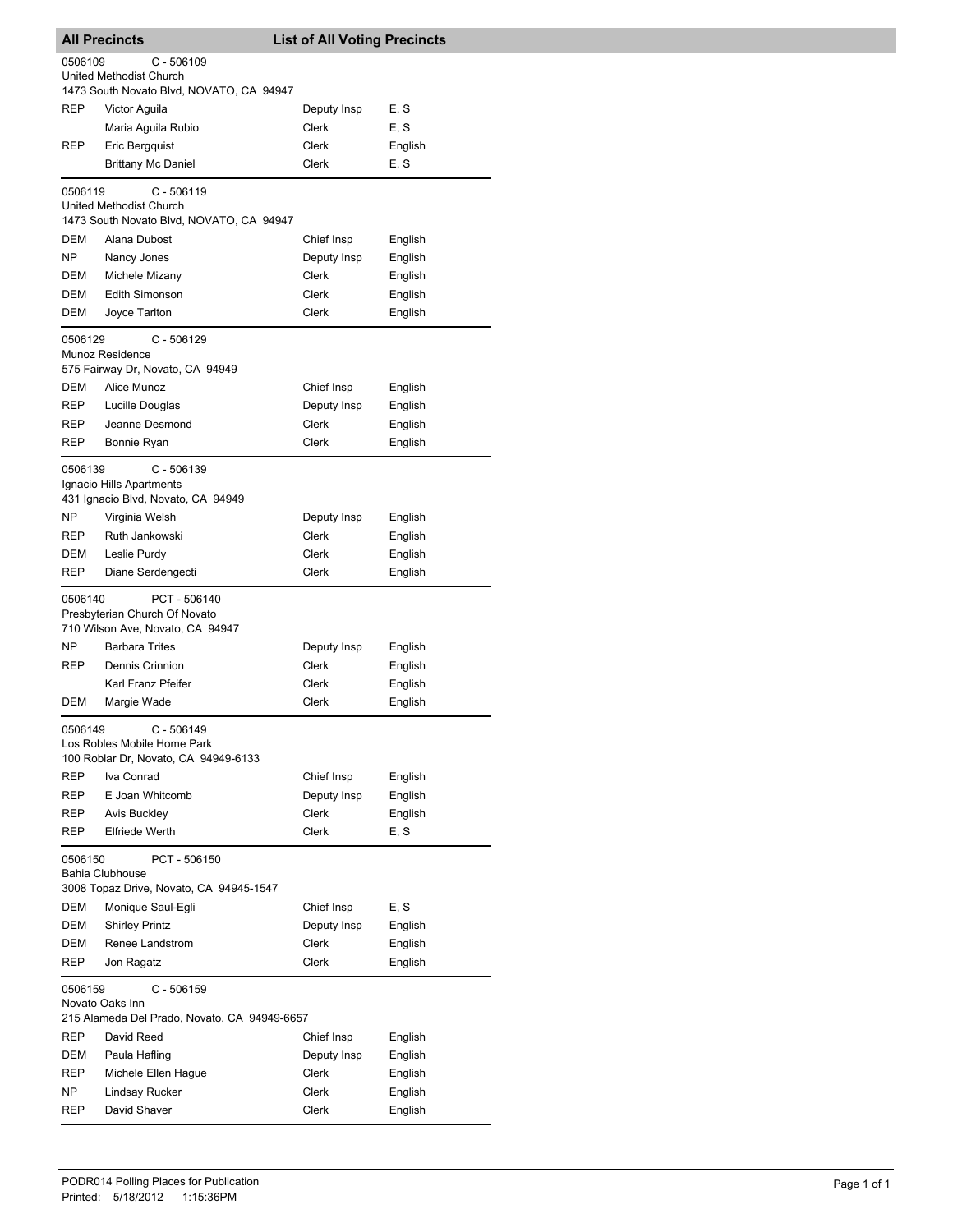| <b>All Precincts</b>                                                                         |                                                                                                | <b>List of All Voting Precincts</b> |         |  |
|----------------------------------------------------------------------------------------------|------------------------------------------------------------------------------------------------|-------------------------------------|---------|--|
| 0506169                                                                                      | $C - 506169$<br><b>Hamilton Arts Center</b><br>500 Palm Dr, Novato, CA 94949-5004              |                                     |         |  |
| <b>REP</b>                                                                                   | Donald Violin                                                                                  | Chief Insp                          | English |  |
| NP                                                                                           | <b>Christine Rice</b>                                                                          | Deputy Insp                         | English |  |
| DEM                                                                                          | <b>Bruce Hope</b>                                                                              | Clerk                               | English |  |
| DEM                                                                                          | Joan Hope                                                                                      | Clerk                               | English |  |
| <b>REP</b>                                                                                   | Arvo Toukonen                                                                                  | Clerk                               | English |  |
| 0506400                                                                                      | PCT-506400<br>Marin Valley Mobile Country Club<br>100 Marin Valley Dr, NOVATO, CA 94949        |                                     |         |  |
| REP                                                                                          | <b>Everett Farey</b>                                                                           | Chief Insp                          | English |  |
| REP                                                                                          | Barbara Morrisey                                                                               | Deputy Insp                         | English |  |
| DEM                                                                                          | James Shelburne III                                                                            | Clerk                               | English |  |
| DEM                                                                                          | Beverly Wood                                                                                   | Clerk                               | English |  |
| 0512179                                                                                      | $C - 512179$<br>Novato Fire Station #2<br>450 Atherton Ave-corner Olive, Novato, CA 94945-3461 |                                     |         |  |
| DEM                                                                                          | <b>Brian Stompe</b>                                                                            | Chief Insp                          | English |  |
| DEM                                                                                          | Karen Olson                                                                                    | Deputy Insp                         | English |  |
| NP                                                                                           | Jacqueline Ford                                                                                | Clerk                               | English |  |
| REP                                                                                          | Stephen Kory                                                                                   | Clerk                               | English |  |
| REP                                                                                          | <b>Barbara Swift</b>                                                                           | Clerk                               | English |  |
| 0512189                                                                                      | $C - 512189$<br><b>Bel Marin Community Center</b><br>4 Montego Key, Novato, CA 94949-5301      |                                     |         |  |
| DEM                                                                                          | Craig Flechsig                                                                                 | Chief Insp                          | English |  |
| DEM                                                                                          | Jean Harris                                                                                    | Deputy Insp                         | English |  |
| REP                                                                                          | Maureen Ahsani                                                                                 | Clerk                               | English |  |
| NP.                                                                                          | Laszlo Kastura                                                                                 | Clerk                               | English |  |
| REP                                                                                          | Pius Zuger                                                                                     | Clerk                               | English |  |
| 0512230<br>PCT - 512230<br>Presbyterian Church Of Novato<br>710 Wilson Ave, Novato, CA 94947 |                                                                                                |                                     |         |  |
| <b>REP</b>                                                                                   | Alan Burton                                                                                    | Chief Insp                          | E, S    |  |
| DEM                                                                                          | Connie Fischer                                                                                 | Deputy Insp                         | English |  |
| REP                                                                                          | Stephany Burton                                                                                | Clerk                               | English |  |
| REP                                                                                          | Edward Fischer                                                                                 | Clerk                               | English |  |
| 0512340                                                                                      | PCT - 512340<br>Ignacio Hills Apartments<br>431 Ignacio Blvd, Novato, CA 94949                 |                                     |         |  |
| <b>REP</b>                                                                                   | <b>Thomas Brawley</b>                                                                          | Chief Insp                          | English |  |
| DEM                                                                                          | Theresa Fermanich                                                                              | Deputy Insp                         | English |  |
| DEM                                                                                          | Mary Jordan                                                                                    | Clerk                               | English |  |
|                                                                                              | Johnson Monzano                                                                                | Clerk                               | E, S    |  |
| <b>DEM</b>                                                                                   | David William Worden                                                                           | Clerk                               | E, S    |  |